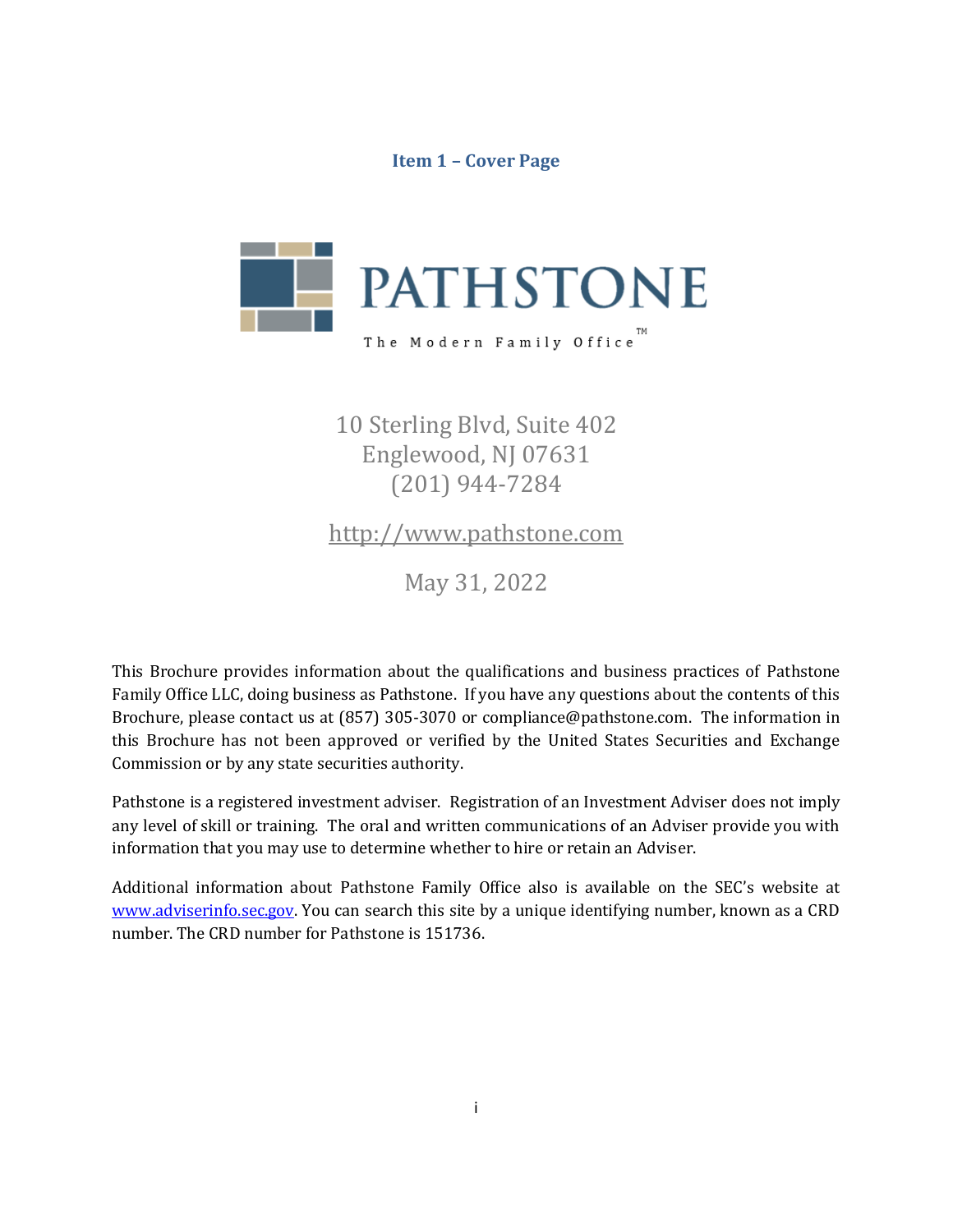## <span id="page-1-0"></span>**Item 2 – Material Changes**

This Item of the Brochure discusses only specific material changes that are made to the Brochure since the last annual update and provides clients with a summary of such changes. This is an other than annual updating amendment filing to the Brochure and we had the following changes:

➢ Disclosure throughout this document has been updated to incorporate the acquired businesses of WaterOak and Advisor Partners.

Our annual updating amendment had the following changes:

➢ Disclosure in Item 10 has been enhanced related to our private funds.

# *(Brochure Date: May 31, 2022) (Date of Most Recent Annual Updating Amendment: March 31, 2022)*

We will further provide you with a new Brochure as necessary based on changes or new information, at any time, without charge. Currently, our Brochure may be requested by contacting Lisandra Wilmott, Chief Compliance Officer at (857) 305-3070 or [compliance@pathstone.com.](mailto:msher@pathstone.com) Our Brochure is also available on our web sit[e www.pathstone.com,](http://www.pathstone.com/) also free of charge.

Additional information about Pathstone is also available via the SEC's web site [www.adviserinfo.sec.gov](http://www.adviserinfo.sec.gov/). The SEC's web site also provides information about any persons affiliated with Pathstone who are registered, or are required to be registered, as investment adviser representatives of Pathstone.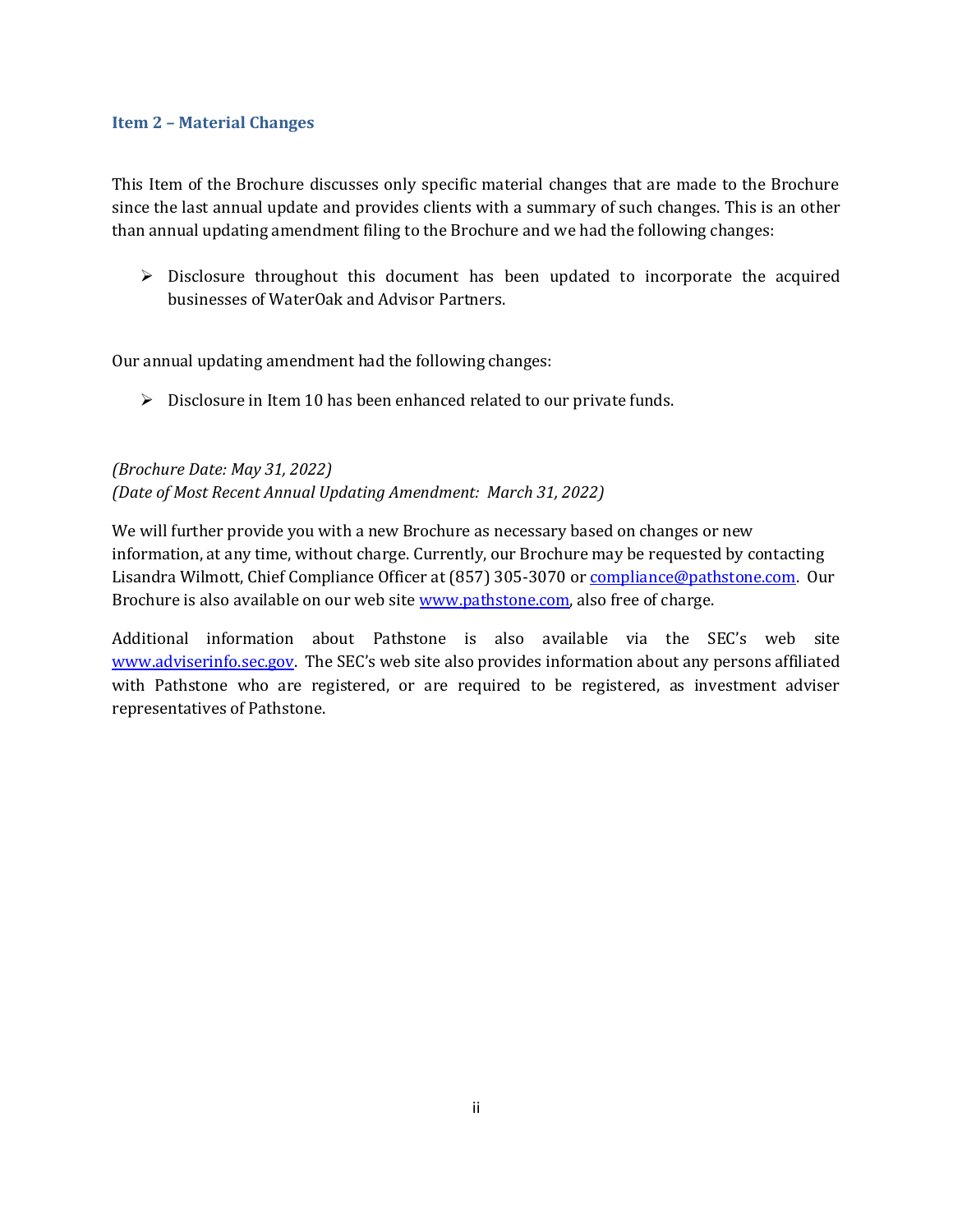# <span id="page-2-0"></span>**Item 3 - Table of Contents**

| Item 11 - Code of Ethics, Participation in Client Transactions and Personal Trading 19 |  |
|----------------------------------------------------------------------------------------|--|
|                                                                                        |  |
|                                                                                        |  |
|                                                                                        |  |
|                                                                                        |  |
|                                                                                        |  |
|                                                                                        |  |
|                                                                                        |  |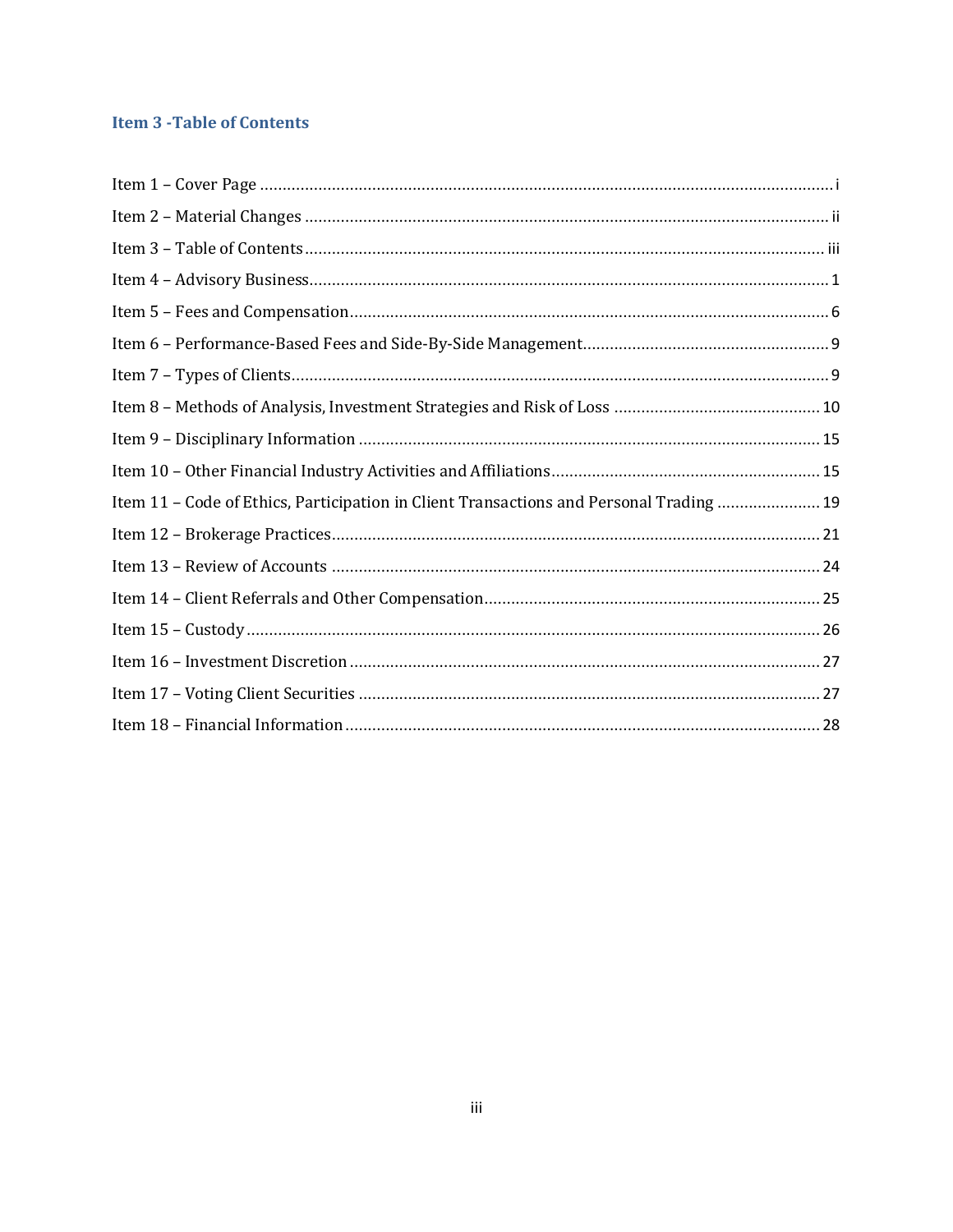#### <span id="page-3-0"></span>**Item 4 – Advisory Business**

Pathstone Family Office, LLC ("Pathstone") began business in 2010 and substantially expanded in 2016 by combining with Federal Street Advisors (est. 1991) and acquiring a substantial portion of the business of another advisory firm. In September of 2020, Pathstone acquired Cornerstone Advisors, Inc. and Price Wealth LLC. In March of 2021, Pathstone acquired Cornerstone Capital Inc. (CRD# 169232).

On March 31, 2022, Pathstone entered into an asset purchase agreement with Eaton Vance WaterOak Advisors ("WaterOak") whereby the assets and business operations of the WaterOak Advisors, LLC in Winter Park, FL were acquired. Additionally, effective May 2022, Pathstone acquired Advisor Partners, LLC in Walnut Creek, CA. After a succession filing, its successor, Advisor Partners II is now an affiliated entity to Pathstone.

Pathstone is wholly owned by Pathstone Holdings, LLC which is further owned by LM Checkmark Holdings LLC and certain employees and clients of Pathstone. See our response to Item 10 for information about certain financial organizations affiliated with LM Checkmark Holdings LLC.

Pathstone is an integrated wealth management organization providing multi-generational financial management services. Pathstone provides comprehensive wealth management, for individuals, families, and institutions, including private foundations and family entities. Pathstone also provides family office services, including financial planning, consulting, expense management, bill pay, concierge services, philanthropic management, tax compliance/tax return preparation to individuals, investment limited partnerships, pension and profit- sharing plans, trusts, estates, charitable organizations, corporations and business entities.

The aggregate assets managed, advised and/or reported on by Pathstone as of December 31, 2021, are \$31,837,173,939. This figure reflects the \$15,991,124,800 in discretionary and \$6,613,727,272, in nondiscretionary regulatory assets under management, totaling \$22,604,852,072, in addition to \$9,232,321,867 in supplemental client assets we advise or report on. The supplemental amount represents assets for which Pathstone provides advisory and reporting services to clients, which may include personal property, outside investments, and other real assets (e.g., gold, silver, etc.). These supplemental assets are not calculated pursuant to GAAP accounting methods, do not include liabilities, and may be valued based on information provided by the clients and not verified by Pathstone. The assets acquired from WaterOak are not included herein and shall be updated upon the next annual updating amendment filing.

Pathstone provides its clients with a broad range of services, as described above and in more detail below. Our services may also include tax-related and other non-investment related matters. Pathstone advises private family clients by delivering tailored family-centric wealth management services and solutions which are customized to address each family's wealth dynamic. These tailored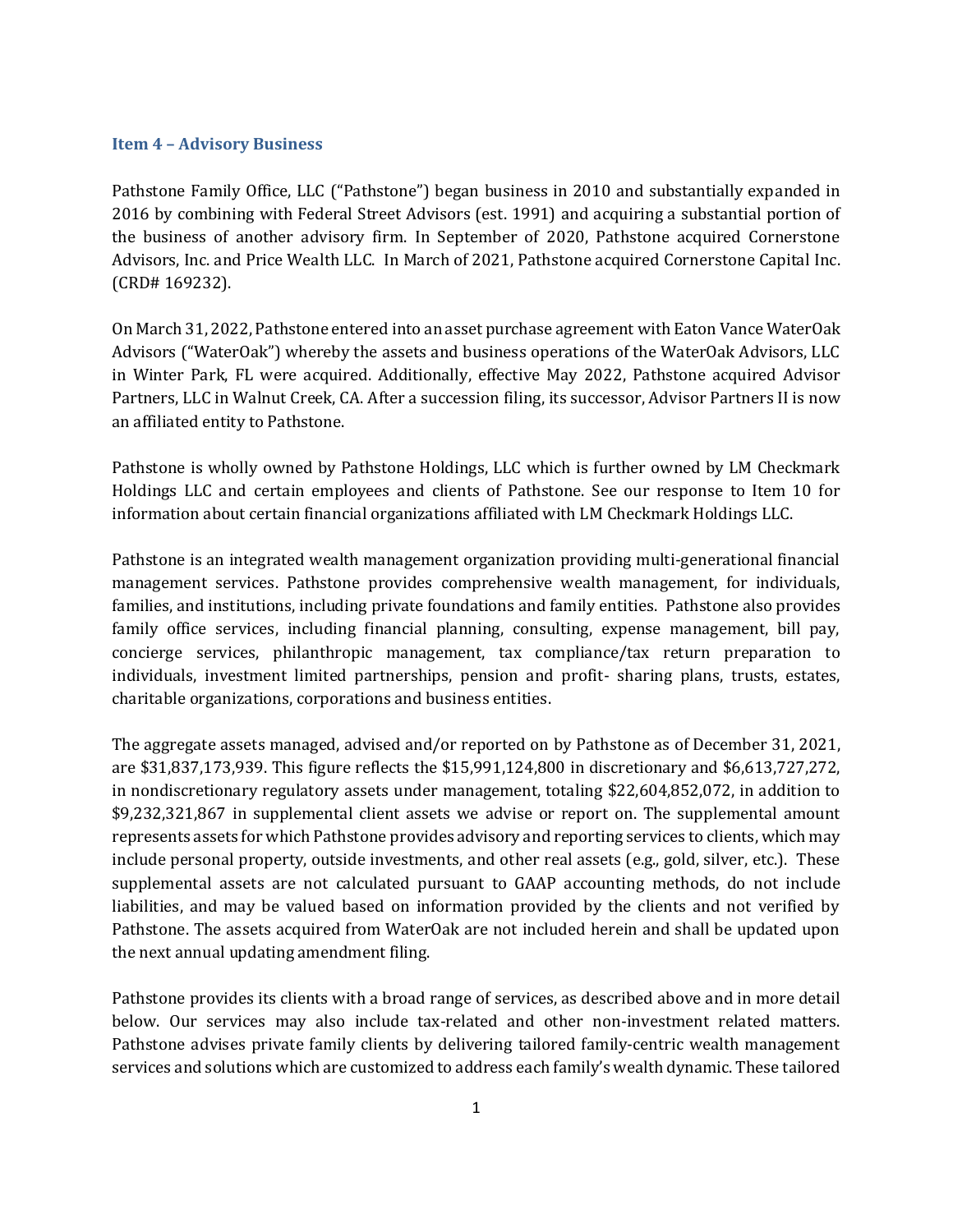services are based on a comprehensive understanding of each client's unique circumstances, asset base, interests and financial goals. Pathstone will assist clients in determining the client's investment needs and objectives, as well as risk tolerance through the use of an asset optimization model for asset allocation and research on investment managers and investments. They are complemented by customized solutions such as succession planning, M&A consultation, trust alignment, investment consolidation and planning, as well as a diverse array of tax-centric estate planning solutions. Clients are permitted to place reasonable restrictions on investing in certain securities and may also request that Pathstone refrain from recommending affiliated private investment funds to them. In addition to the family office services to ultra-high-net worth families, Pathstone also provides investment management services on a discretionary or non-discretionary basis to institutional investors and foundations.

#### *Types of Advisory Services*

For the majority of client portfolios, Pathstone has discretionary authority to engage third party, unaffiliated investment advisers or other sub-advisors, or utilize portfolio models provided by a third-party provider (herein "*Independent Managers*") to manage portions or all of the client's portfolio consistent with the desired investment strategy. Portions of clients' portfolios may be maintained as separately managed accounts managed by an Independent Manager, or client's assets could be invested in mutual funds, closed-end registered investment companies, or exchanged traded funds ("ETFs"). Pathstone performs routine due diligence on Independent Managers, as well as utilizes the due diligence services of unaffiliated third-party wealth management solutions. Factors that Pathstone considers in recommending Independent Manager(s) typically include, among other things, the client's stated investment objective(s) and risk tolerance and the Investment Manager's management style, performance, reputation, financial strength, reporting, pricing, and research. Pathstone will continuously monitor all Independent Managers on behalf of the client, review the performance of each Independent Manager against appropriate benchmarks, and review the investment style of the Independent manager against the client's investment parameters to ensure the Independent Manager continues to meet the client's investment goals. Pathstone has discretionary and nondiscretionary relationships with clients to hire and fire Independent Managers.

For clients seeking to build investment portfolios that align with their values, Pathstone also offers an investment strategy, including via Independent Managers, focused on environmental, social and governance ("ESG") metrics. We develop and manage custom investment strategies designed to achieve targeted environmental and social impact without sacrificing financial performance. Our sustainable investing strategy accounts for numerous factors, including the impact investments have on people, society, and the economy, to properly evaluate decisions.

For a separate account, the terms and conditions under which the client will engage an Independent Manager may be set forth in a separate written agreement between the client and the Investment Manager. In other cases, Pathstone may have the authority to sign this agreement on behalf of the client and/or may itself be a party to the agreement. Pathstone shall continue to render advisory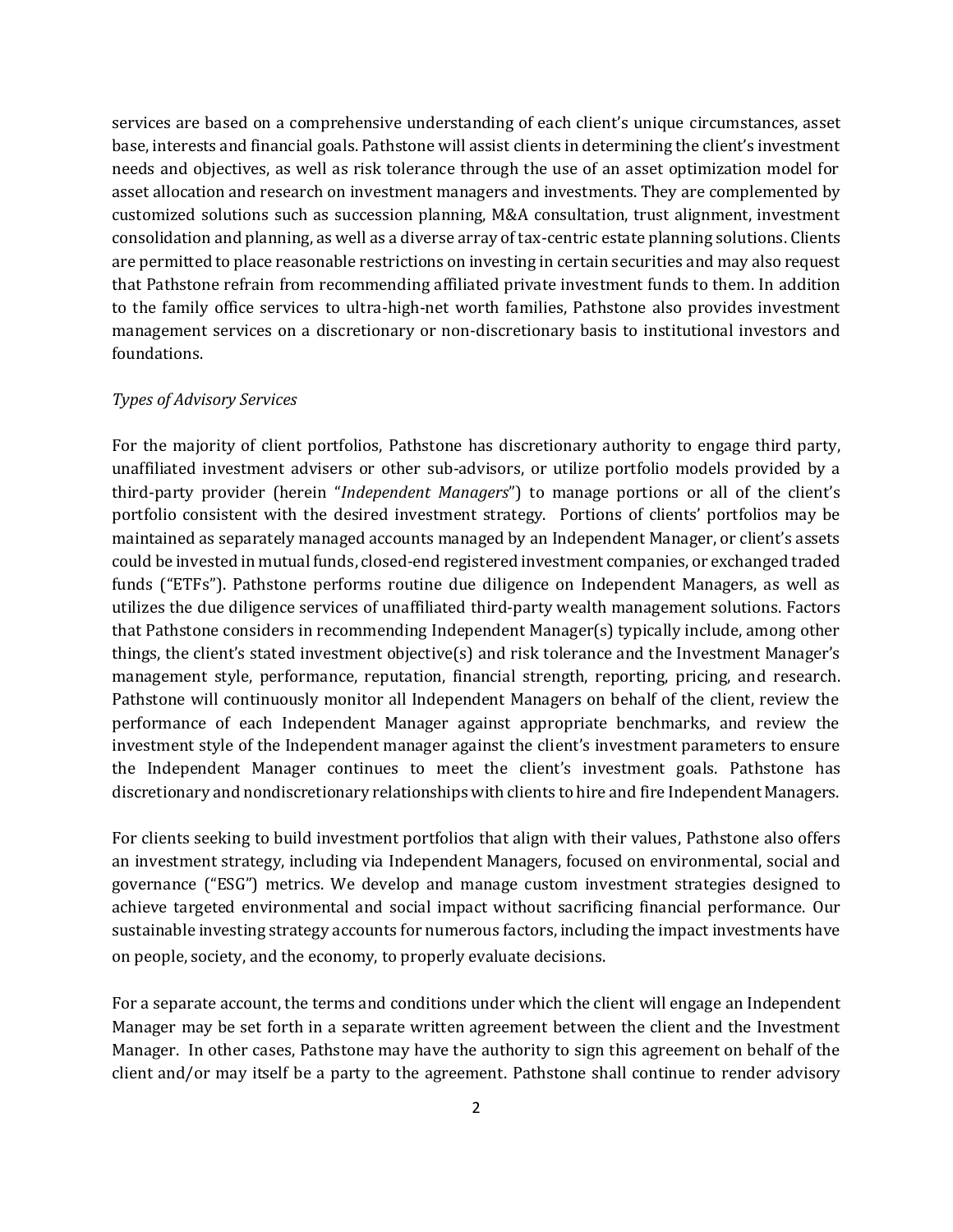services to the client relative to the ongoing monitoring and review of account performance, for which Pathstone shall receive an annual advisory fee which is based upon a percentage of the market value of the assets being managed by the designated Independent Manager(s). Pathstone also provides sub-advisory investment management services to third-party advisers for their clients on a discretionary basis.

As discussed further in *Item 5*, the client may incur additional fees than those charged by Pathstone, the designated Independent Manager(s), and corresponding broker-dealer and custodian. In addition to Pathstone's written disclosure statement, the client shall also receive the written disclosure statement of the designated Independent Manager(s).

Pathstone provides investment advisory services to clients who choose to grant us the discretionary authority to make securities trades without their express approval for each trade ("discretion") or to clients who make their own trading decisions after receiving our investment advice, referred to as non-discretionary. Clients' assets may be invested in mutual funds, ETFs, other pooled investment vehicles, separate accounts managed by Independent Managers (as described above), and/or other permitted private and public investments. For these services, Pathstone charges the investment management fee further described below in Item 5.

Whether a client relationship is discretionary or non-discretionary, our services may often include family office services, as further described below. However, clients may only retain us for our investment advisory services, with no family office service component (e.g., institutional or private foundations). Multi-generational families will typically hire Pathstone for both investment advisory services and a broad range of family office services.

In performing its services, Pathstone will not be required to verify any information received from the client or from the client's other professionals (*e.g*., attorney, accountant, etc.) and is expressly authorized to rely on such information. Pathstone may recommend the services of itself and/or other professionals to implement its recommendations. Clients are advised that a conflict of interest exists if Pathstone recommends its own services. The client is under no obligation to act upon any of the recommendations made by Pathstone under a family office/consulting engagement and/or engage the services of any such recommended professional, including Pathstone itself. The client retains absolute discretion over all such implementation decisions and is free to accept or reject any of Pathstone's recommendations. Moreover, each client is advised that it remains his/her/its responsibility to promptly notify Pathstone if there is ever any change in his/her/its financial situation or investment objectives so that Pathstone may evaluate whether its previous recommendations and/or services should be modified for the future.

Pathstone currently manages or advises numerous advisory accounts and these accounts may have or will have similar investment objectives to other accounts. For ultra-high net worth and institutional clients, it is not anticipated that accounts having identical or substantially similar investment objectives will have identical or substantially similar investment portfolios. Differing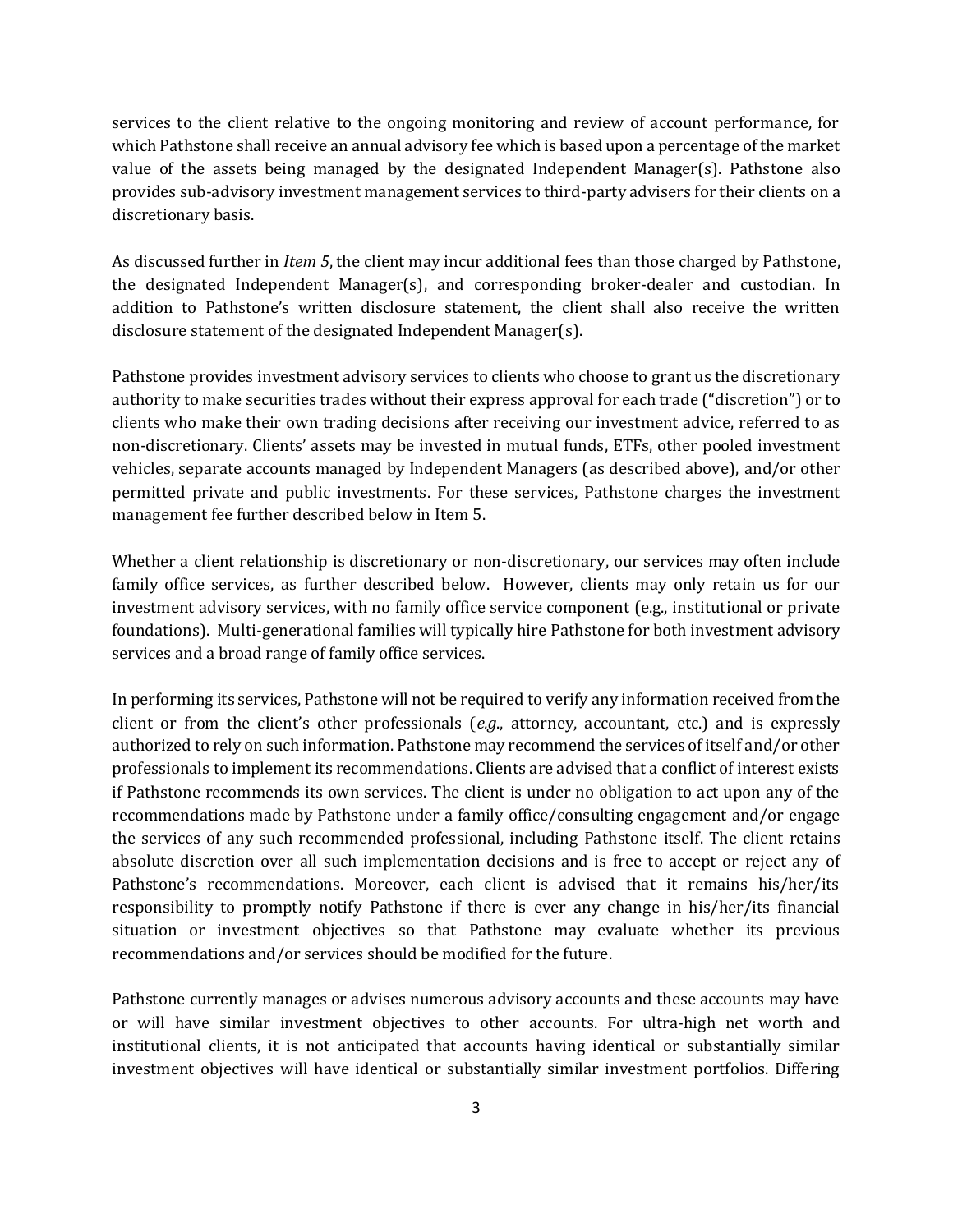investment portfolios can be expected as the result of several factors, including, without limitation, the following: different investment decisions made by the advisers assigned to the clients; regulatory constraints that apply to certain accounts but not to others; investment constraints imposed by the client; and the amount of cash available for investment at certain times. As a result of factors such as these, accounts may have a different investment portfolio (and, as a result, different performance results) from other accounts even though the accounts have identical or substantially similar investment objectives. Portfolio advisers are authorized to invest the assets of accounts for which they have investment responsibility in a wide range of underlying investments. In addition, there may be circumstances when one account will sell a security while another account may purchase the security on the same day.

For certain legacy clients, pre-existing securities holdings may be held in the clients' portfolio as nonmanaged. Non-managed assets are pre-existing investments such as a private fund, mutual fund, outside manager, ETF or other fund product in which the Firm may have been asked to provide information or an opinion on, however the position was not sourced by Pathstone. Non-managed assets are contained within the client's portfolio and/or reflected on reports as an accommodation and the Firm generally will not provide advice relative to these assets. As such, the client, and not Pathstone, shall be exclusively responsible for these assets. These legacy positions may not be included in the calculation of quarterly billing. If the client desires the Firm provide investment management services with respect to any non-managed assets, the client may engage the Firm to do so for a separate and additional fee.

Among the assets to which Pathstone provides continuous and regular investment supervisory or management services are assets held by clients in their 401(k) accounts with various mutual fund companies. Because the Firm will be responsible for effecting the transactions in these accounts, it will request the client's user name and password permitting online access to the account. Pathstone has adopted appropriate physical and procedural safeguards to control access to the user names and passwords it obtains. There are other situations in which clients receive our advice about such accounts but remain responsible for effecting recommended transactions using their own access credentials.

## Pathstone Portfolio Platform ("P-Cubed™")

P-Cubed™ is a proprietary investment execution structure that provides the ability for investors to hold diverse investments in a single account with the goal of lowering costs. P-Cubed™ provides for continuous tax loss-harvesting with a continued focus on asset location in addition to asset allocation. Investments held in P-Cubed™ may consist of both passive and active separately managed accounts (SMAs), mutual funds, exchange traded funds (ETFs) or single stock positions across a variety of asset classes. Third-party investment advisers are responsible for the investment decision making, while the Overlay Manager manages all trading, reconciliation and reporting. Third-party Independent Managers retained to manage portions or all of a client's portfolio charge their own asset-based fees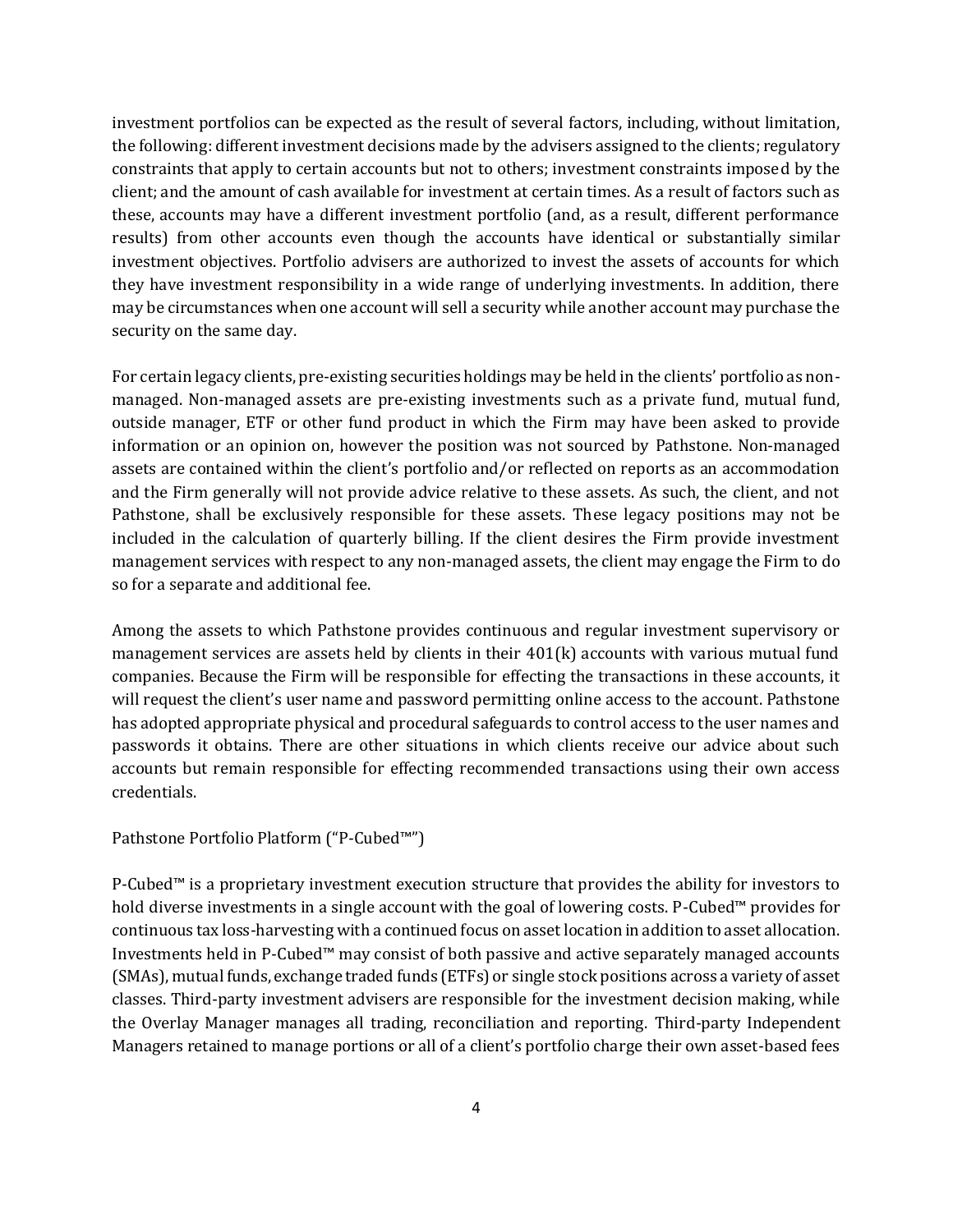or performance fees, while the Overlay Manager will charge their own fees for their role within the program.

Pathstone Pooled Investment Vehicles

Pathstone, or an affiliated entity, serves as the managing member or general partner to private pooled investment vehicles which are further disclosed in Item 10. These investment vehicles are created for the purpose of facilitating investments by our clients in various private equity or private real estate investments structured as  $3(c)(7)$  or  $3(c)(1)$  partnerships in client portfolios.

Pathstone's clients are advised to promptly notify Pathstone if they wish to impose any reasonable restrictions upon Pathstone's discretionary investment management services.

Pathstone is sub-advisor to the PFS Insurance Fund. Effective October 2019, Pathstone is no longer the investment adviser to the Brush Street Strategic Credit Fund, LLC and Brush Street Strategic Credit Fund II, LLC (collectively the "Brush Street Funds"), however Pathstone continues to provide reporting services to the Brush Street Funds. The PFS Insurance Fund is managed by another investment adviser and overseen by an independent Board of Trustees. The PFS Insurance Fund is (1) only available to insurance companies and not available for individual purchase by members of the general public and (2) currently in the process of being liquidated and wound down.

Pathstone may also provide clients periodic investment-related white papers, research reports, and articles related to asset allocation and investment policy development without a charge as a part of its consulting services.

Pathstone is the sub-advisor to an open-ended mutual fund which acts as a fund-of-funds and primarily invests in other pooled vehicles such as exchange-traded funds (ETFs), exchange traded notes (ETNs), open- and closed-end funds, and certain individual securities and futures. Unless otherwise agreed, Pathstone may invest client assets in the mutual fund.

## *Professional Service Providers*

As a courtesy to clients, Pathstone may introduce clients to other investment and non-investment related service providers/professionals, such as accountants, attorneys, insurance providers, other luxury service providers, etc. Pathstone does not receive any financial or economic benefit in exchange for these referrals. The client is under no obligation to engage the services of any such introduced professional. The client retains absolute discretion over all such implementation decisions and is free to accept or reject any introduction or recommendation from Pathstone. Although Pathstone may have experience with these service providers, Pathstone has not performed due diligence on these service providers and is not responsible for the services provided by these services providers and/or professionals. Pathstone is not responsible for any losses caused by the actions of any third party recommended by Pathstone, including, without limitation, any accounting or legal professional services.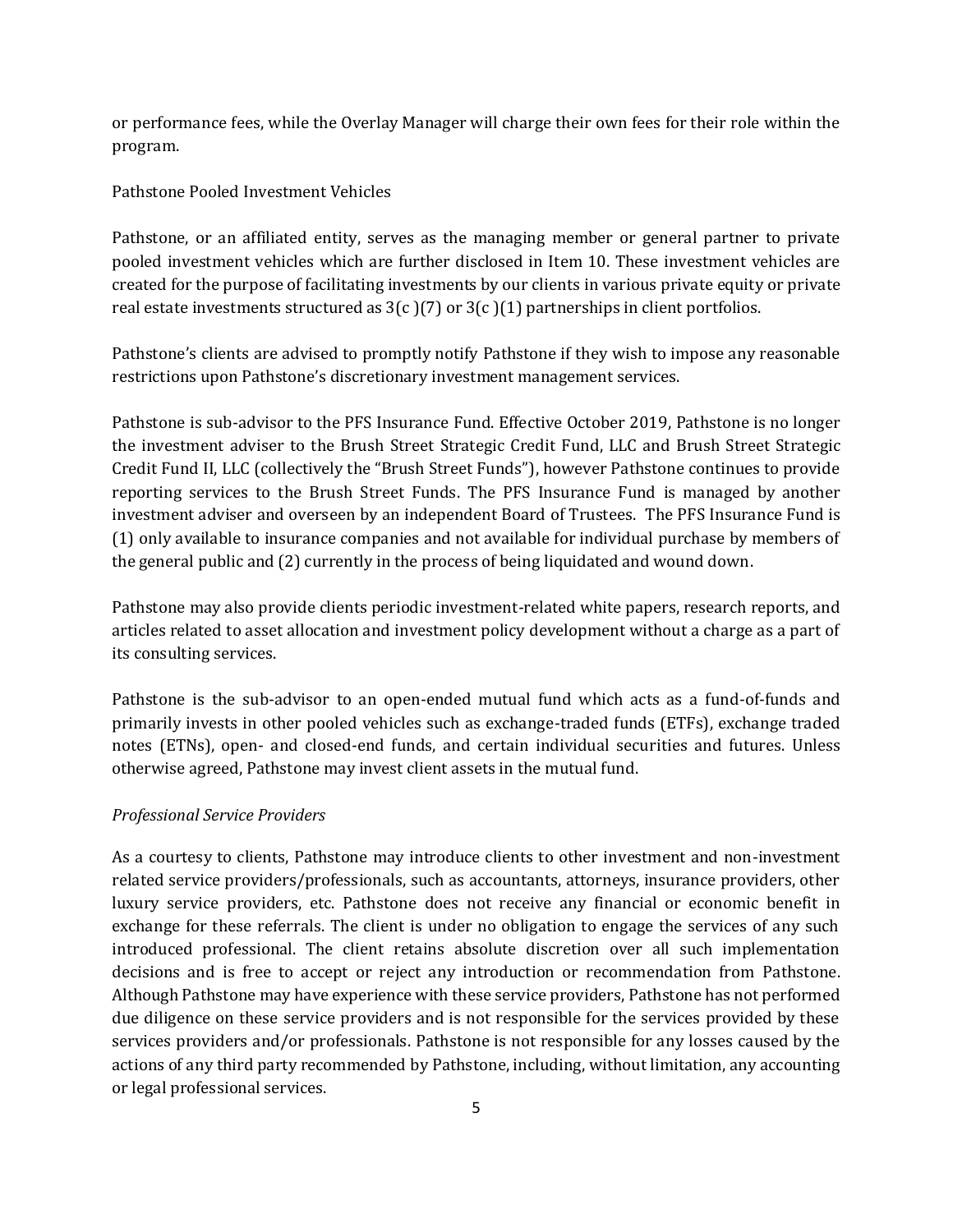#### <span id="page-8-0"></span>**Item 5 – Fees and Compensation**

To engage Pathstone to provide family office and/or investment advisory services, the client will generally be required to enter into a written agreement (herein the "Agreement"). The Agreement sets forth the terms and conditions of the engagement and describes the scope of the services to be provided and the portion, if any, of the fee that is due from the client prior to Pathstone commencing services.

The specific manner in which fees are charged by Pathstone is established in the Agreement. Depending upon the terms of the Agreement, Pathstone may agree to provide its services on either an hourly and/or fixed fee basis, or on the basis or the amount of assets under management. Generally, Pathstone requires a retainer for its family office services (estimated hourly or fixed). Pathstone's family office service fees are negotiable, but the full range of services generally range from \$100,000 to \$500,000 on an annual fixed fee basis and/or from \$300 to \$800 on an hourly rate basis, depending upon the level and scope of the services and the professional rendering the services. Calculations for the initial fee/retainer may be estimates based on the projected assets under management or on projected time and materials required for certain non-investment related family office services, such as tax return preparation.

Once engaged for discretionary or non-discretionary investment management services, Pathstone will charge an annual fee, which may be payable in quarterly or other periodic installments, based upon a percentage of the market value of the assets under management by Pathstone. Pathstone's annual fee is exclusive of, and in addition to, brokerage commissions, transaction fees, and other related costs and expenses which will be incurred by the client. Clients may incur certain charges imposed by custodians, brokers, third party investments and other third parties such as fees charged by managers, custodial fees, odd-lot differentials, transfer taxes, wire transfer and electronic fund fees, and other fees and taxes on brokerage accounts and securities transactions. In addition to the fees charged by Pathstone, third-party Independent Managers retained to manage portions or all of a client's portfolio charge their own asset-based fees or performance fees. Fees for Independent Managers can be deducted from the clients' accounts at the custodian. Clients may refer to the Form ADV Part 2A disclosure document of each Independent Manager for information on the additional fees. Mutual funds and exchange traded funds also charge internal management fees, as well as expenses for custodial services, transfer agency services, legal and accounting services, and in many cases distribution and/or shareholder servicing, which are disclosed in a fund's prospectus, but ultimately indirectly borne by the investor. However, Pathstone will not receive any portion of these commissions, fees, and costs. (Refer to *Item 12 "Brokerage Practices*" of this brochure).

In accordance with a particular client's Agreement, Pathstone's asset based annual fee is generally calculated as a percentage of the fair market value of all assets in Client's account determined on the last day of each calendar quarter used for billing purposes, which in many cases will be the quarter end occurring three months priorto the billing date. For example, the fee for the third calendar quarter will be calculated and payable on or about October 1<sup>st</sup> and will be based on the net asset value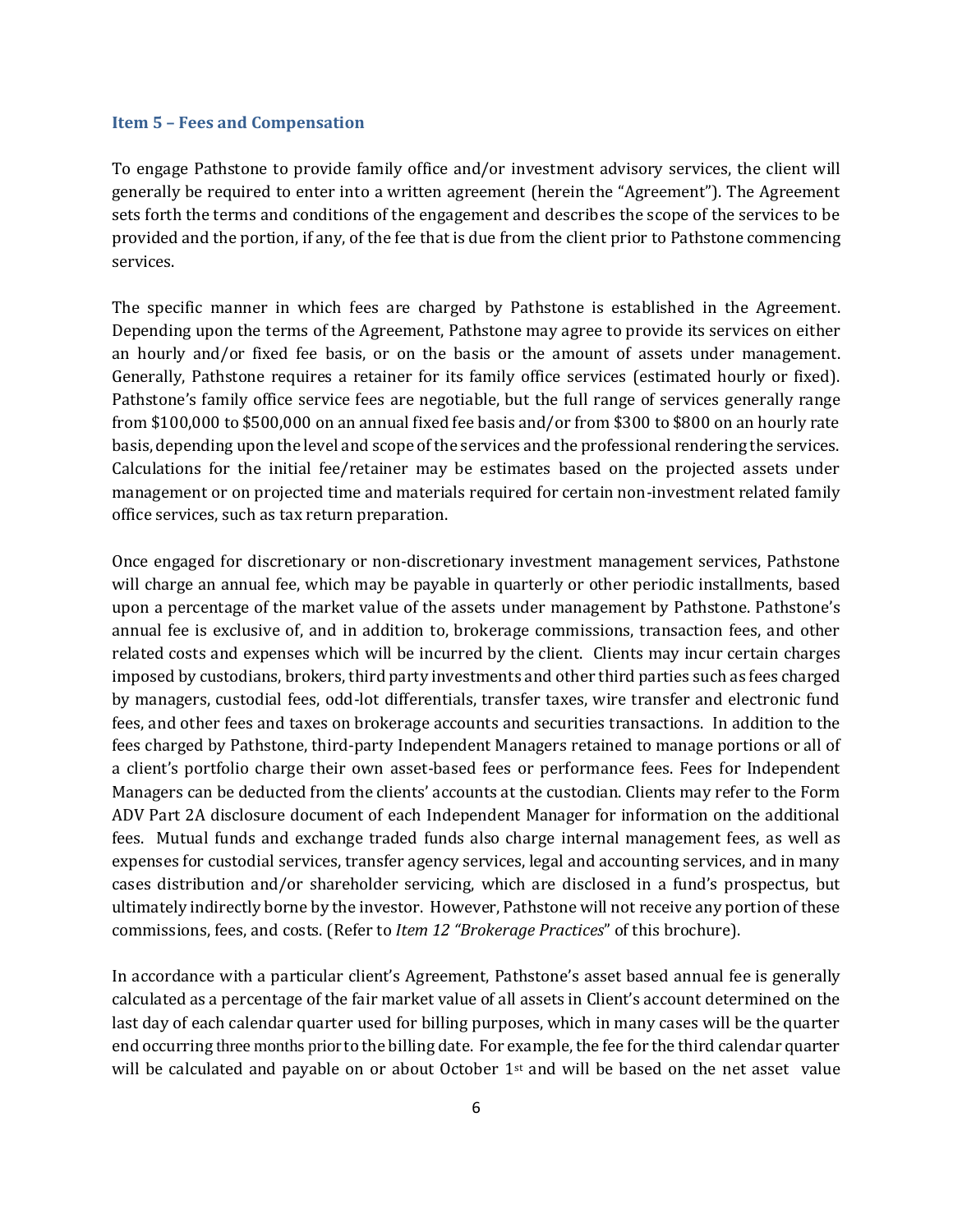determined as of June 30th valuation date. For private funds in which a client invests, Pathstone may utilize the last available value if a more recent valuation has not been provided by quarter end. The advisory fee is usually payable quarterly, either in arrears or in advance, on the last day of the prior quarter or the first day of the next quarter, consistent with the terms of the advisory agreement. Based on the terms of the advisory agreement, some clients are billed based on the average daily balance. Clients have the option whether to be billed for fees incurred, or have the fees deducted from their assets automatically.

Pathstone has varied legacy fee schedules and arrangements that it honors for relationships that predate this disclosure brochure. For example, Pathstone or a legacy firm may have pre-negotiated with clients that the Firm will not bill on the cash or legacy securities maintained in their portfolios. Additionally, Pathstone may manage portfolio accounts of employees' family and close friends. These portfolio accounts may be waived an advisory fee or may be charged a discounted fee.

With respect to the private funds managed by Pathstone, advisory and performance-based fees are described in the offering documents of the specific fund. In the event a client's assets are invested in the mutual fund, such investment will be subject to the fees and expenses of the mutual fund as detailed in the fund's prospectus. Pathstone will not charge advisory fees on client assets invested in the funds, rather will collect management fees from the mutual fund.

*Item 12* further describes the factors that Pathstone considers in selecting or recommending brokerdealers for client transactions and determining the reasonableness of their compensation (*e.g.*, commissions).

The annual fee shall vary depending upon the market value of the assets under management and the type of investment management services to be rendered, as follows:

| <b>ASSETS UNDER MANAGEMENT</b>  | <b>ANNUAL FEE</b> |
|---------------------------------|-------------------|
| First \$5,000,000               | 0.90%             |
| Next \$5,000,001-\$10,000,000   | 0.70%             |
| Next \$10,000,001-\$25,000,000  | 0.55%             |
| Next \$25,000,001-\$50,000,000  | 0.40%             |
| Next \$50,000,001-\$75,000,000  | 0.325%            |
| Next \$75,000,001-\$100,000,000 | 0.25%             |
| Assets above \$100,000,000      | 0.15%             |

# **INVESTMENT MANAGEMENT ONLY**:

Our fee schedule is not a tiered fee schedule. As such, clients are charged a blended fee based on the assets under management. For example, a client with \$10mm in assets under management would be charged 0.90% on the first \$5mm in assets, then 0.70% on the assets from \$5mm -\$10mm.

# **INVESTMENT MANAGEMENT w/FAMILY OFFICE SERVICES:**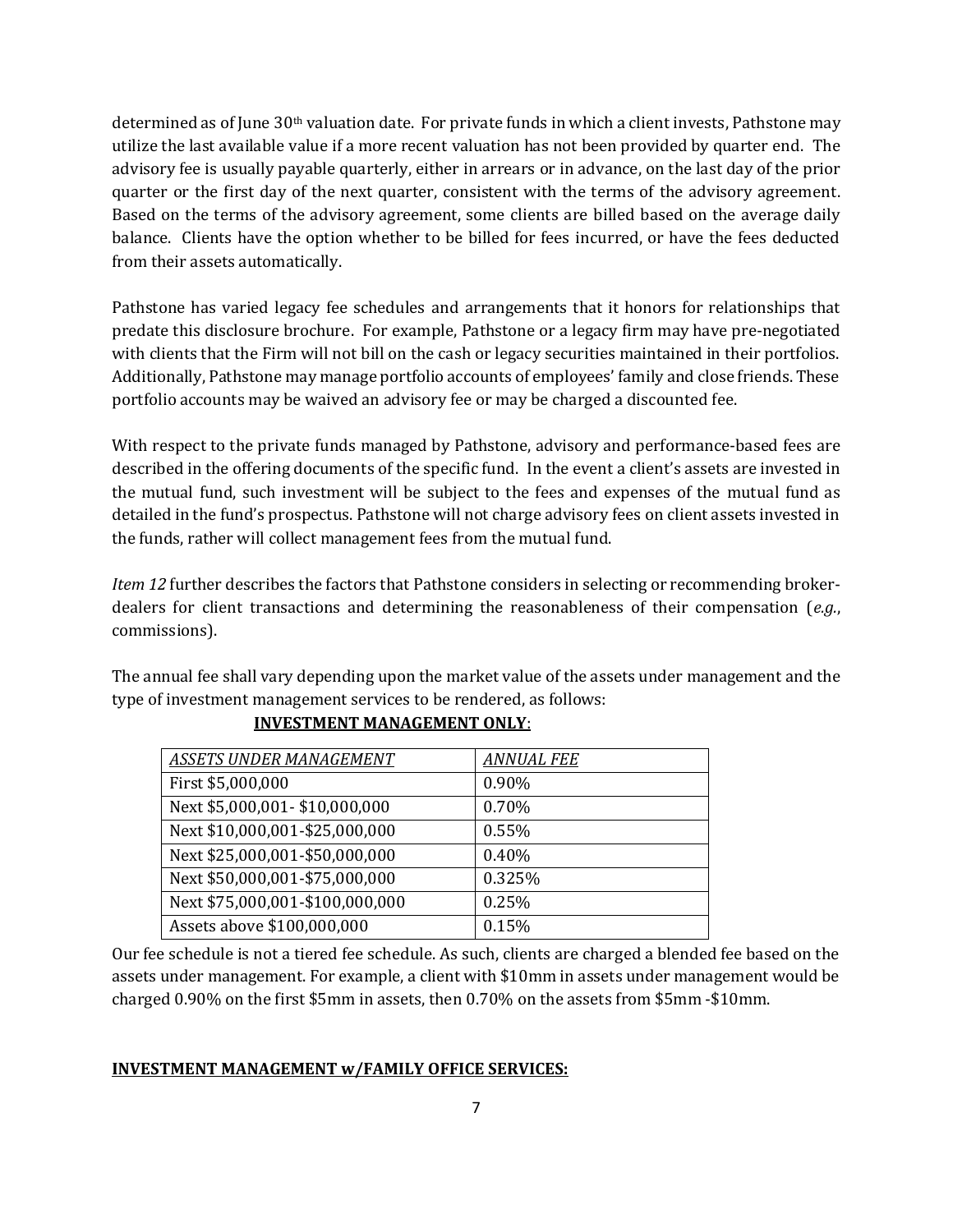Investment Management Fee Schedule with negotiated retainer, as described in the second paragraph of this Item 5.

## **Pathstone Portfolio Platform ("P-Cubed™")**

For the P-Cubed™ services, clients are charged the standard Pathstone investment management fee reflected above. The third-party Independent Managers retained to manage portions or all of a client's portfolio charge their own asset-based fees or performance fees, while the Overlay Manager will charge its own fees for its role managing the program.

**Terminated accounts:** Either party may terminate the agreement by providing at least 30 days' written notice to the other. In the event the client terminates Pathstone's family office and/or investment advisory services, the balance of the unearned fees (if any) shall be refunded to the client in a timely manner. The advisory fee and any pre-paid retainer will be pro-rated based upon the number of days that the client's account was open during the quarter.

## **Institutional Client Management Fee**

The following fee structure will be applicable to certain tax-exempt foundations, endowments and other similar institutional clients, taking into account factors such as the size of the investment portfolio, the scope of the services to be provided (e.g., investment management, reporting, accounting, bill pay, grant facilitation), and whether an institution is part of an overall family client relationship. There is a minimum fee of \$50,000 applicable to this fee schedule:

| <b>AUM</b>                                           | Fee   |
|------------------------------------------------------|-------|
| First \$10,000,000                                   | 0.65% |
| Assets above \$10,000,000 & less than \$20,000,001   | 0.35% |
| Assets above \$20,000,000 & less than \$50,000,001   | 0.25% |
| Assets above \$50,000,000 & less than \$100,000,001  | 0.10% |
| Assets above \$100,000,000 & less than \$200,000,001 | 0.08% |
| Assets above \$200,000,000                           | 0.05% |

# **Charitable Investment Advisor Program (Donor-Advised Funds)**

Account portfolios managed within the Charitable Investment Advisor Program (see Item 10 for full details) will be charged 0.50% paid in arrears quarterly based on the total asset value of the accounts at the end of each quarter. Assets managed within this program will not be subject to Pathstone's investment management fee as described above.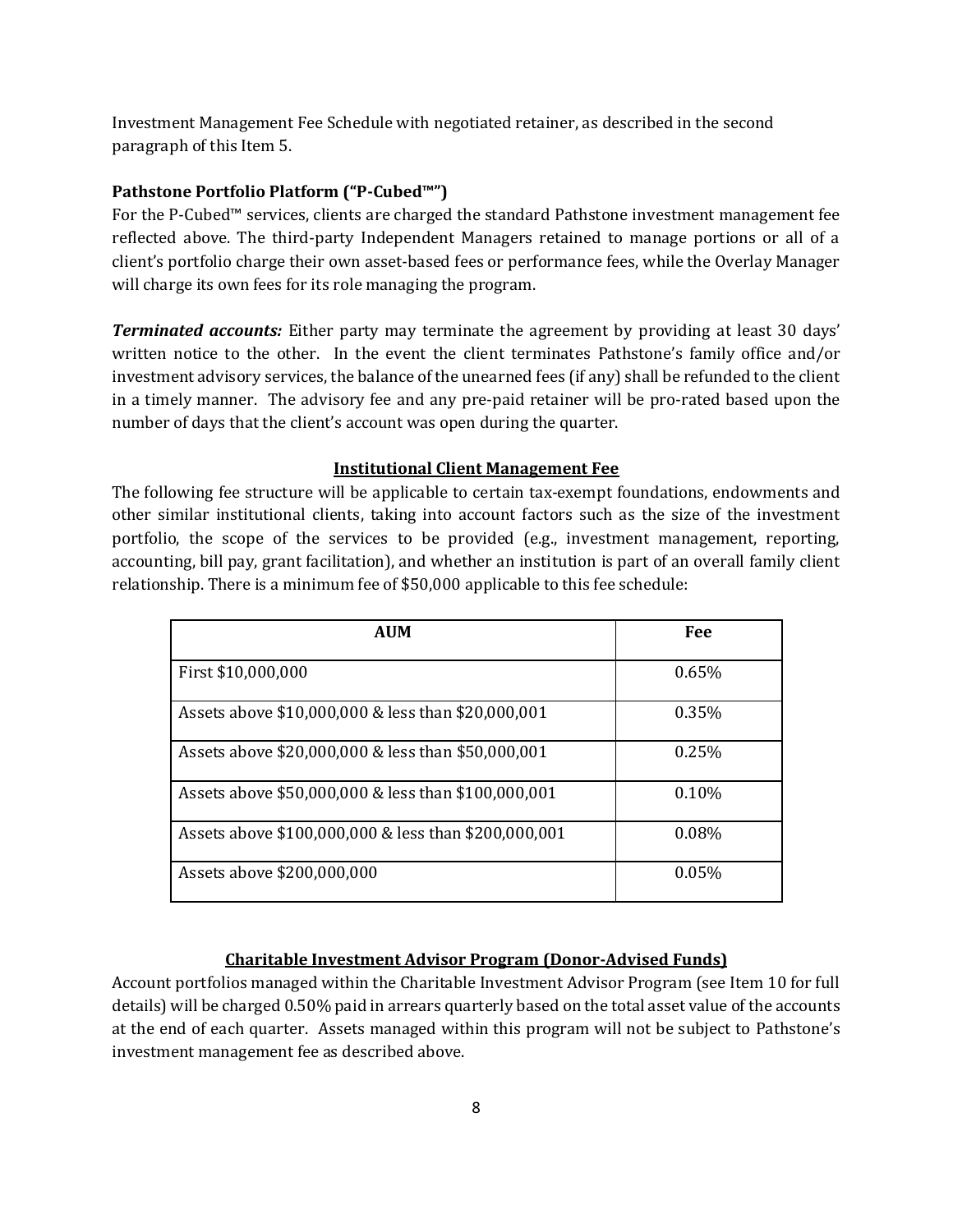#### **Sub-Advisory Services Fees**

Pathstone will provide sub-advisory services to third-party advisers and receive compensation that will be individually negotiated based on relevant factors such as the amount of assets, the type of assets (e.g., equity or fixed income), the scope of the assignment, and the fees charged by the primary adviser to its clients who are intended to benefit from our sub-advisory services.

#### <span id="page-11-0"></span>**Item 6 – Performance-Based Fees and Side-By-Side Management**

Pathstone may enter into performance-based fees arrangements ("Incentive Fee Schedule") with qualified clients (fees based on a share of capital gains on or capital appreciation of the assets of a client). Performance fee arrangements with qualified clients are negotiated with clients on a case-bycase basis. Clients may be offered a choice between the traditional fee schedule and an Incentive Fee Schedule. The performance fee arrangement would have a lower base fee rate and minimum fee than the traditional fee schedule. The performance fee component would provide Pathstone an agreed upon percentage of performance that exceeds a policy benchmark mutually agreed upon.

Performance based fee arrangements may create an incentive for Pathstone to recommend investments which may be riskier or more speculative than those which would be recommended under a different fee arrangement. Such fee arrangements also create an incentive to favor higher fee paying accounts over other accounts in the allocation of investment opportunities. Pathstone has procedures designed and implemented to ensure that all clients are treated fairly and equally, and to prevent this conflict from influencing the allocation of investment opportunities among clients. Only "qualified clients" will be eligible for performance-based fee arrangements, and their portfolios may be required to meet certain minimum size requirements in order to participate.

The Incentive Fee Schedule is fully disclosed within the investment management agreement presented to the client. The client must understand the proposed method of compensation and its risks prior to entering into the investment management agreement.

Pathstone can provide investment advisory services within the same strategies to various clients and investment vehicles. This gives rise to potential conflicts of interest, such as allocation concerns, favoring performance-based fee accounts and other considerations. To address these and other concerns, Pathstone has adopted policies and procedures designed to ensure all client accounts are treated equitable and no client receives favorable treatment. See also Item 12 - Brokerage Practices below for more information about conflicts of interest related to portfolio transactions and trade allocations.

## <span id="page-11-1"></span>**Item 7 – Types of Clients**

Pathstone is an integrated wealth management and multi-family office providing portfolio management services to individuals, high net worth individuals, charitable institutions, estates,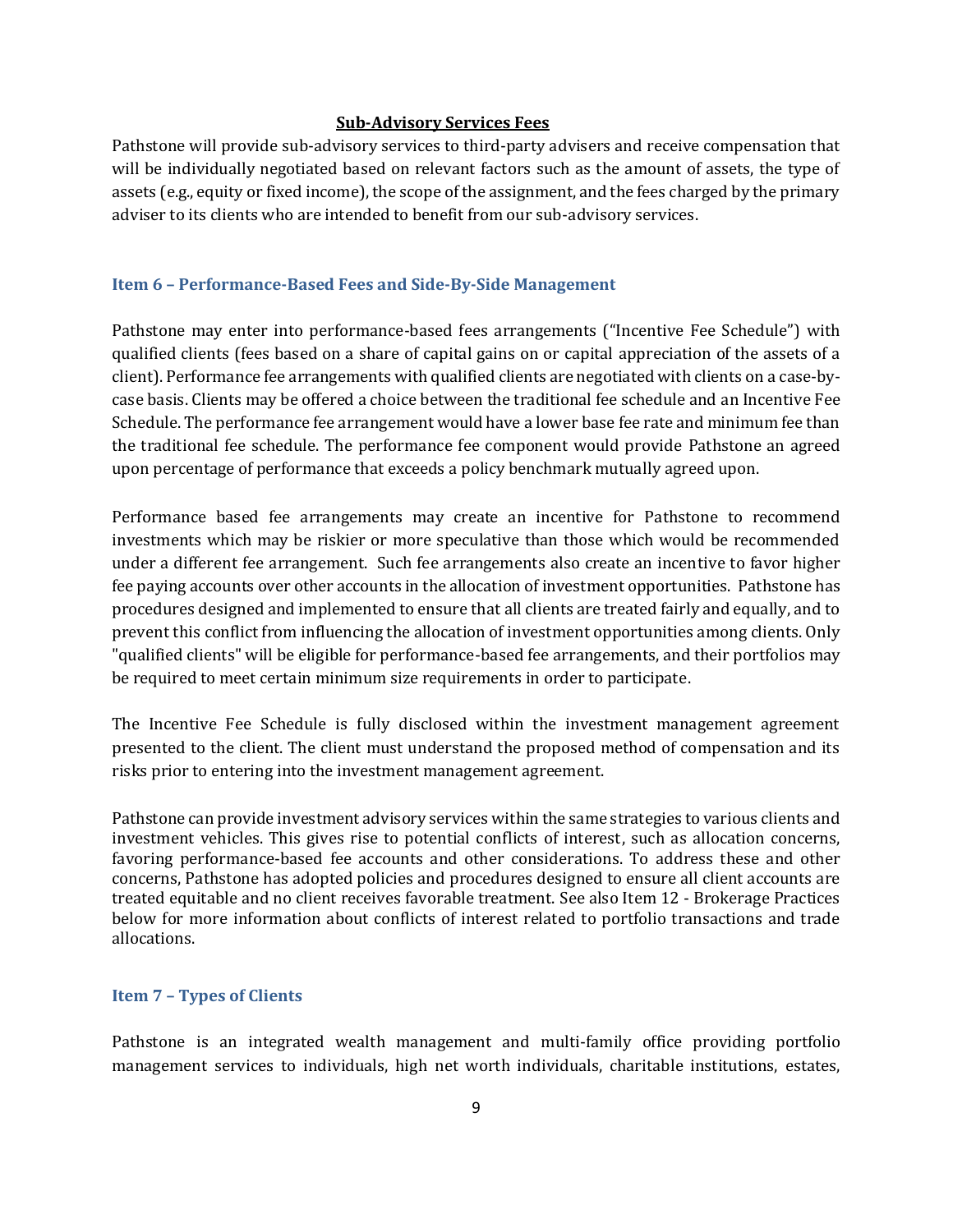foundations, endowments, family partnerships, pooled investment vehicles, investment companies, corporations, other business entities, and trusts.

Item 4 provides a full description of the family office services available from Pathstone. Additionally, Pathstone provides investment research, advisory, and/or administrative services to an affiliate, which is a separate entity.

Pathstone provides investment supervisory services, management of investment advisory accounts, and family office services, including financial planning services. Pathstone generally imposes a minimum portfolio value for its investment management services. As a condition for starting and maintaining a relationship, Pathstone generally imposes a minimum portfolio size of \$2,000,000.

Pathstone may accept clients with less than the minimum portfolio size if, in the sole judgment of Pathstone, (1) the smaller portfolio size will not cause a substantial increase of investment risk beyond the client's risk tolerance and (2) there are factors, as described in the next paragraph, that support waiving the minimum portfolio size requirement. Pathstone may aggregate the portfolios of family members to meet the minimum portfolio size. Additionally, certain Independent Manager(s) may impose more restrictive account requirements and varying billing practices than Pathstone. In such instances, Pathstone may alter its corresponding account requirements and/or billing practices to accommodate those of the Independent Managers.

Pathstone, in its sole discretion, may negotiate or waive its stated account minimum or charge a lesser management fee based upon certain criteria (e.g., anticipated future earning capacity, anticipated future additional assets, dollar amount of assets to be managed, related accounts, account composition, pre-existing client, account retention, pro bono activities, etc.).

Pathstone, or an affiliated entity, serves as the managing member or general partner to private pooled investment vehicles which are further disclosed in Item 10. These investment vehicles are created for the purpose of facilitating investments by our clients in various private equity or private real estate investments structured as  $3(c)(7)$  or  $3(c)(1)$  partnerships in client portfolios.

## <span id="page-12-0"></span>**Item 8 – Methods of Analysis, Investment Strategies and Risk of Loss**

#### **Methods of Analysis:**

Pathstone has established an Investment Committee consisting of members of senior management, trading and research analysts to review the investment strategies and products clients are invested in. Pathstone's Investment Committee will rely on the following sources of information to assist with their due diligence of an investment product or alternative investments: commercially available investment services, financial newspapers, periodicals, inspections of corporate activities, research materials prepared by others, corporate rating services, company press releases and onsite due diligence visits. In addition, Pathstone and its Investment Committee utilize various internal and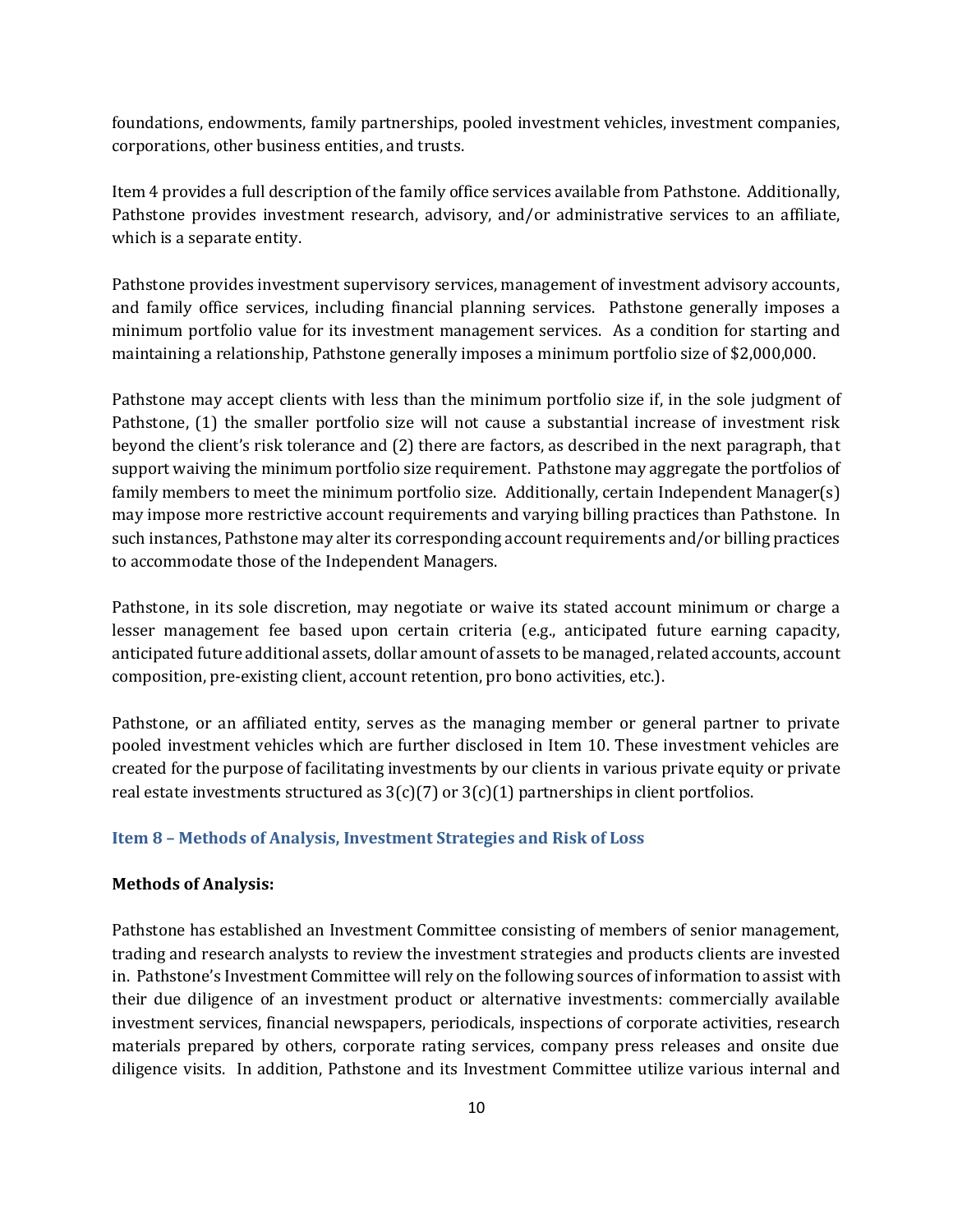external resources in performing their analyses that may include, in some cases, the analytical services provided by third-party institutional consultants, particularly with respect to the Independent Managers and alternative investments.

Depending upon the client's financial needs, strategies implemented might include long term purchases (securities held at least a year), short term purchases (securities sold within a year), trading (securities sold within 30 days), short sales, margin transactions, option writing, including covered options, uncovered options or spreading strategies, structured products, and other securities or derivatives transactions.

We may incorporate elements of modern portfolio theory in our process of asset allocation and manager selection. For each client, we determine a rate of return objective and an appropriate risk tolerance, viewed in terms of both standard deviation and drawdown. We then determine an asset allocation, and funds or managers within each asset class, that we believe should produce the desired return without exceeding the client's risk tolerance over the long-term, which we consider to be a period of at least twenty years. For shorter periods, clients should understand that it is not unexpected for the desired rate of return not to be achieved and/or for the historical maximum standard deviation and drawdown to be exceeded. Even for longer periods, there is no assurance that the client's objectives regarding investment returns and potential maximum losses can be achieved, since positive returns cannot be guaranteed as investing in securities necessarily involves a risk of loss that clients must be prepared to bear.

Certain client mandates are implemented through Centralized Portfolio Management ("CPM"), which is an investment management process offered through Parametric Portfolio Associates, LLC ("Parametric"). The investment objective of a CPM portfolio is to provide—within a single coordinated portfolio—the pre-tax return of a combination of asset managers or styles while seeking to maintain control over total portfolio risk, costs and taxes. Pathstone selects the investment allocation for client portfolios, and Parametric executes trades that best serve the overall portfolio's needs. The benefits of CPM include coordinated account rebalancing, enhanced tax lot management and processes designed to control risk relative to the client asset allocation. CPM portfolios generally invest exclusively in equity securities, including mutual funds and exchange-traded funds, but may also invest in other security types to the extent that the customized strategy permits the use of nonequity securities.

Though Pathstone offers advice on the various types of investments described herein, Pathstone intends to primarily allocate its client's investment management assets, on a discretionary basis among unaffiliated Independent Managers*.* These Independent Managers may invest in mutual funds, closed-end registered investment companies, exchange traded funds, structured products, individual debt and equity securities, limited partnerships, private placements, commodities, and/or options or other derivatives as well as the securities components of variable annuities and variable life insurance contracts in accordance with the investment objectives of the client.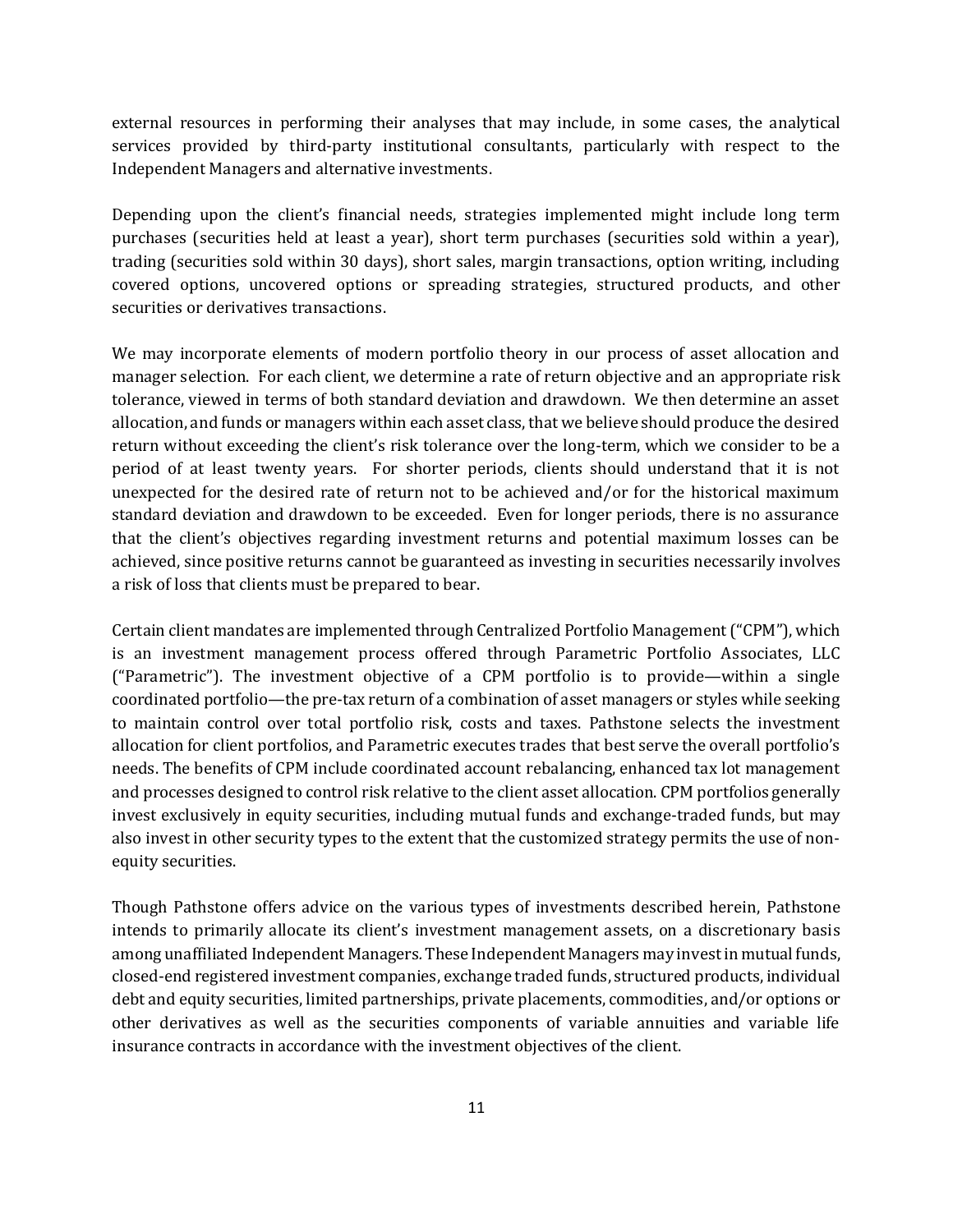#### **Risk of Loss**:

#### *Investing in any type of security involves risk of loss that clients should be prepared to bear.*

Pathstone's goal is to communicate the opportunities and risks of potential investments, and to help clients understand how risk/reward tradeoffs affect decision making. Pathstone will supervise all aspects of asset allocation including manager and investment selection, ongoing monitoring and due diligence, consolidated reporting, along with regular review and reconsideration of investment goals.

Although all investments involve risk, Pathstone's investment advice seeks to limit risk through broad diversification among asset classes and, as appropriate for particular clients, investments in conservative fixed income securities to represent the fixed income class. Risk of loss of principal is the risk that the value of securities (e.g., mutual funds, ETFs, individual stocks and individual bonds), when sold or otherwise disposed of, may be less than the price paid for the securities. Even when the value of the securities when sold is greater than the price paid, there is the risk that the appreciation will be less than inflation. In other words, the purchasing power of the proceeds may be less than the purchasing power of the original investment.

*General Economic, Geopolitical, and Market Risks:* The success of Pathstone's investment strategies, processes, and methods of analysis, as well as any account's activities, may be affected by general economic, geopolitical, and market conditions, such as changes in interest rates, availability of credit, inflation rates, global demand for particular products or resources, natural disasters, supply chain disruptions, cybersecurity events, economic uncertainty, pandemics, epidemics (e.g. COVID- 19), terrorism, social and political discord, war (including regional armed conflict), debt crises and downgrades, regulatory events, governmental or quasi-governmental actions, changes in laws, and national and international political circumstances. Economies and financial markets worldwide are becoming increasingly interconnected, which increases the likelihood that events or conditions in one country or region will adversely impact markets or issuers in other countries or regions.

Additionally, the general uncertainty surrounding the dangers and impact of COVID-19 continue to create, significant disruption to consumer demand, economic output and supply chains, particularly in relation to transportation, hospitality, tourism, entertainment and other industries. as COVID-19 continues to evolve, the potential impacts, including a global, regional or other economic recession, are uncertain and difficult to assess. The ultimate impact of COVID-19 and the extent to which the associated conditions could impact a portfolio will also depend on future developments, which are highly uncertain, difficult to accurately predict and subject to change at any time.

*Cyber Security-Related Risks*: Pathstone is susceptible to cyber security risks that include, among other things, theft, unauthorized monitoring, release, misuse, loss, destruction or corruption of confidential and highly restricted data; denial of service attacks; unauthorized access to relevant systems, compromises to networks or devices that Pathstone and its service providers, if applicable, use to service Pathstone client accounts; or operational disruption or failures in the physical infrastructure or operating systems that support Pathstone or its our service providers, if applicable.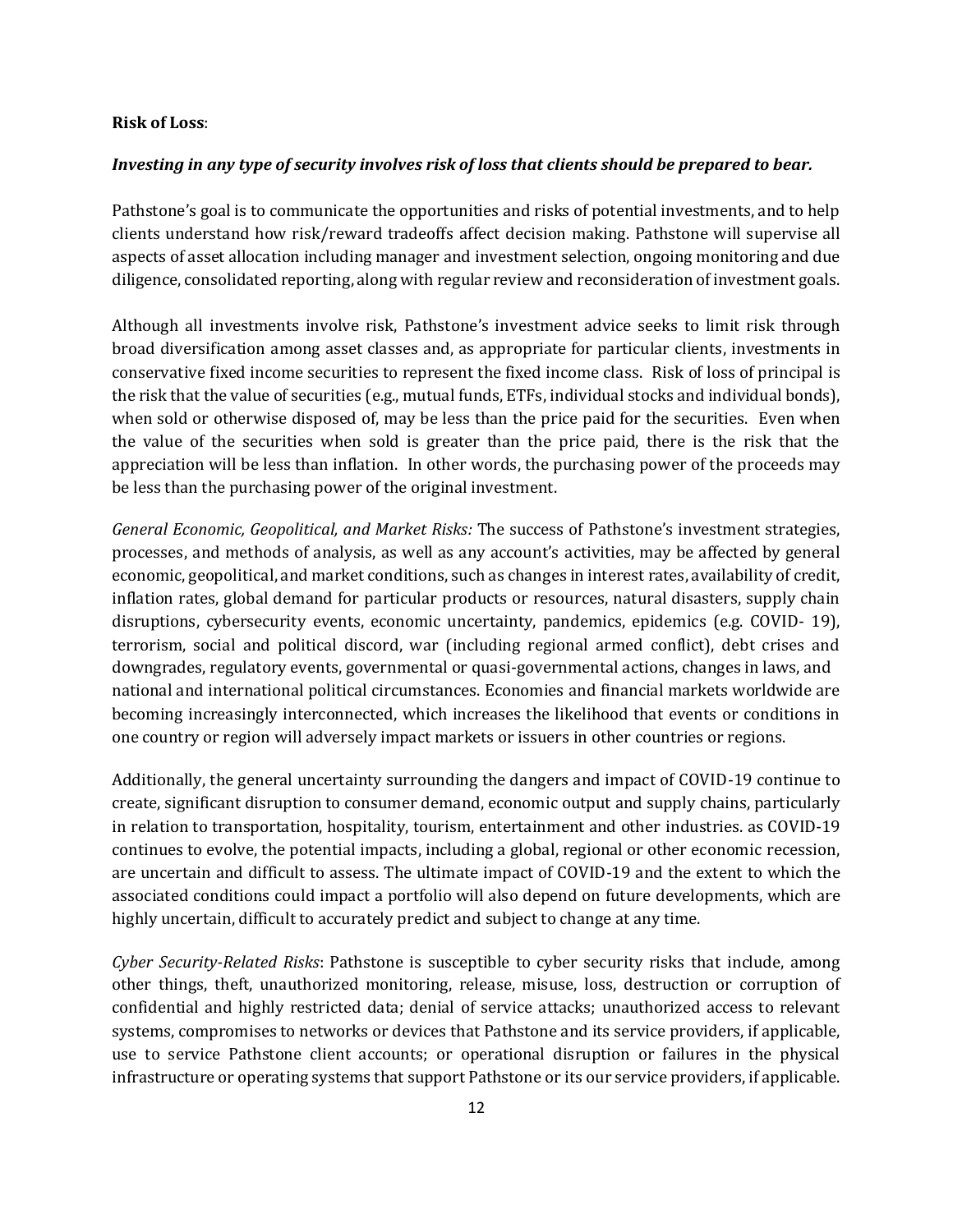Cyber-attacks against, or security breakdowns of, Pathstone or its service providers, if applicable, may adversely impact Pathstone and its clients, potentially resulting in, among other things, financial losses; Pathstone's inability to transact business on behalf of its clients; violations of applicable privacy and other laws; regulatory fines, penalties, reputational damage, reimbursement or other compensation costs; and/or additional compliance costs. Pathstone may incur additional costs related to cyber security risk management and remediation. In addition, cyber security risks may also impact issuers of securities in which Pathstone invests on behalf of its clients, which may cause clients' investment in such issuers to lose value. There can be no assurance that Pathstone or its service providers, if applicable, will not suffer losses relating to cyber-attacks or other information security breaches in the future.

Certain funds utilized by Pathstone or an Independent Manager may buy, hold and sell investments in non-U.S. issuers or securities located and/or principally traded outside the United States ("Non-U.S. Investments"). Non-U.S. Investments may involve certain special risks due to economic, political, and legal developments, including favorable or unfavorable changes in currency exchange rates, exchange control regulations (including currency blockage), expropriation of assets or nationalization, imposition of withholding taxes on dividend or interest payments, and possible difficulty in obtaining and enforcing judgments against non-U.S. entities. Furthermore, issuers of non-U.S. securities are subject to different, often less comprehensive, accounting, reporting, and disclosure requirements than U.S. domestic issuers. The securities of some foreign governments and companies and foreign securities markets are less liquid, and at times more volatile, than comparable U.S. securities and securities markets. The foregoing risks associated with Non-U.S. investments in general are even greater in emerging and frontier markets. Pathstone will have no control over whether funds or Investment Managers invest in Non-U.S. Investments or the extent to which they make such investments.

Pathstone may recommend that clients that are "accredited investors" as defined under Rule 501 of the Securities Act of 1933, as amended, invest in private placement securities, which may include debt, equity, and/or pooled investment vehicles when consistent with the client's investment objectives. For those clients, Pathstone may provide consulting services involving (i) the identification of suitable private placement securities investments based on clients' investment objectives, (ii) due diligence research of the issuer and the business and management of the issuer of the private placement securities, and (iii) structuring of investments in the private placement securities which may include forming a special purpose entity to pool investments in the private placement securities.

Pooled investment vehicles include open- and closed-end investment companies, ETFs, and private funds. Pooled investment vehicles are subject to the risks of investing in the underlying securities or other investments. Shares of closed-end investment companies and ETFs may trade at a premium or discount to net asset value and are subject to secondary market trading risks. In addition, except as otherwise noted in this Form ADV Part 2A, the client portfolio will bear a pro rata portion of the operating expenses of a pooled investment vehicle in which it invests.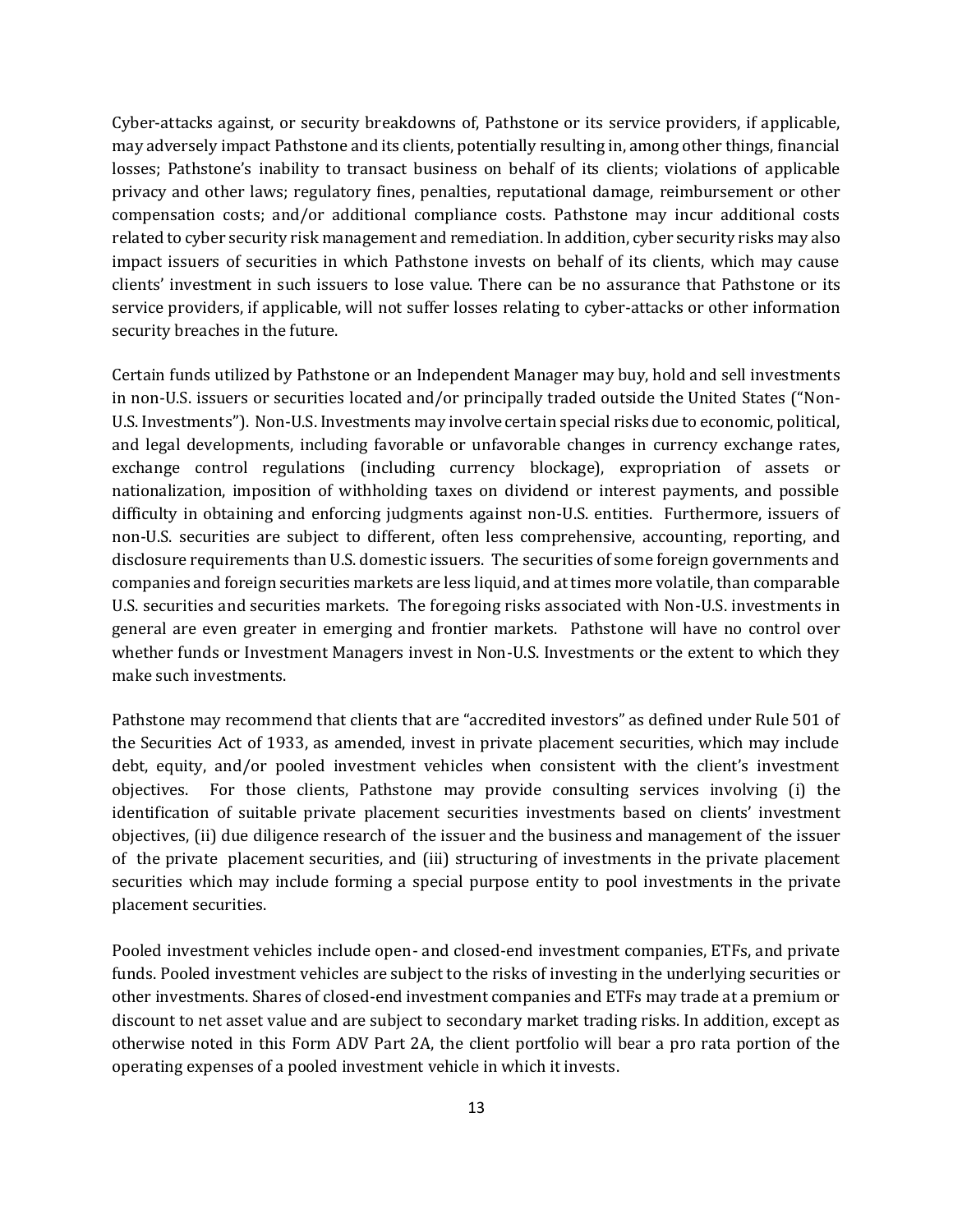When Pathstone recommends that the client invest in private placement securities, Pathstone receives no additional compensation but continues to receive applicable investment advisory fees on the client's assets under management, including the value of the private placement securities. Pathstone may also provide advice about exchange traded funds (ETFs) and any type of investment held in a client's portfolio at the beginning of the advisory relationship. On occasion, clients may request guidance on investments that they presently own or are considering, but are not under Pathstone's management supervision. In the case of such legacy and/or unsupervised investments, we may not have the ability to obtain the same amount or quality of information that we are able to obtain from the managers and funds we broadly recommend, and our advice or guidance may therefore be less fully informed.

Pathstone will not act as a client's "purchaser representative" (as defined under *Rule 501 of the Securities Act of 1933*, as amended) in connection with an investment in private placement securities. Rather, Pathstone directs the client to consult with their tax advisor and attorney regarding the purchase of the private placement securities. If the client independently determines to invest in the private placement securities, the client shall work directly with their attorney to close the transaction. Investments in private placement securities may involve additional risks to the investor, including but not limited to risks relating to the use of leverage, the lack of liquidity and transparency, the potential for valuations determined by company personnel rather than independent third parties, the potential absence of audited financial statements, and the possible heightened risk of illegal conduct that may exist with respect to certain securities or transactions exempt from many regulatory requirements. Clients are advised to consult with their tax advisor and attorney to weigh the risk of any investment.

As discussed in Item 4, Pathstone may recommend that clients authorize the active discretionary management of a portion of their assets by and/or among certain Independent Manager(s), based upon the stated investment objectives of the client. Pathstone will continue to render services to the client relative to the discretionary selection of Independent Manager(s) as well as the monitoring and review of account performance and client investment objectives. When selecting an Independent Manager for a client, Pathstone will review information about the Independent Manager(s) such as its disclosure statement, relevant SEC filings, and/or other material supplied by the Independent Manager(s) or independent third parties as a due diligence of the Independent Manager's investment strategies, past performance and risk results to the extent available.

To the extent that a client authorizes the use of margin, and margin is thereafter employed by Pathstone in the management of the client's investment portfolio, the market value of the client's account and corresponding fee payable by the client to Pathstone may fluctuate and may be higher than it would have been in the absence of margin. As a result, in addition to understanding and assuming the additional principal risks associated with the use of margin, including potential adverse tax and/or investment consequences if securities must be sold to meet a margin call, clients authorizing margin are advised of the potential conflict of interest whereby the client's decision to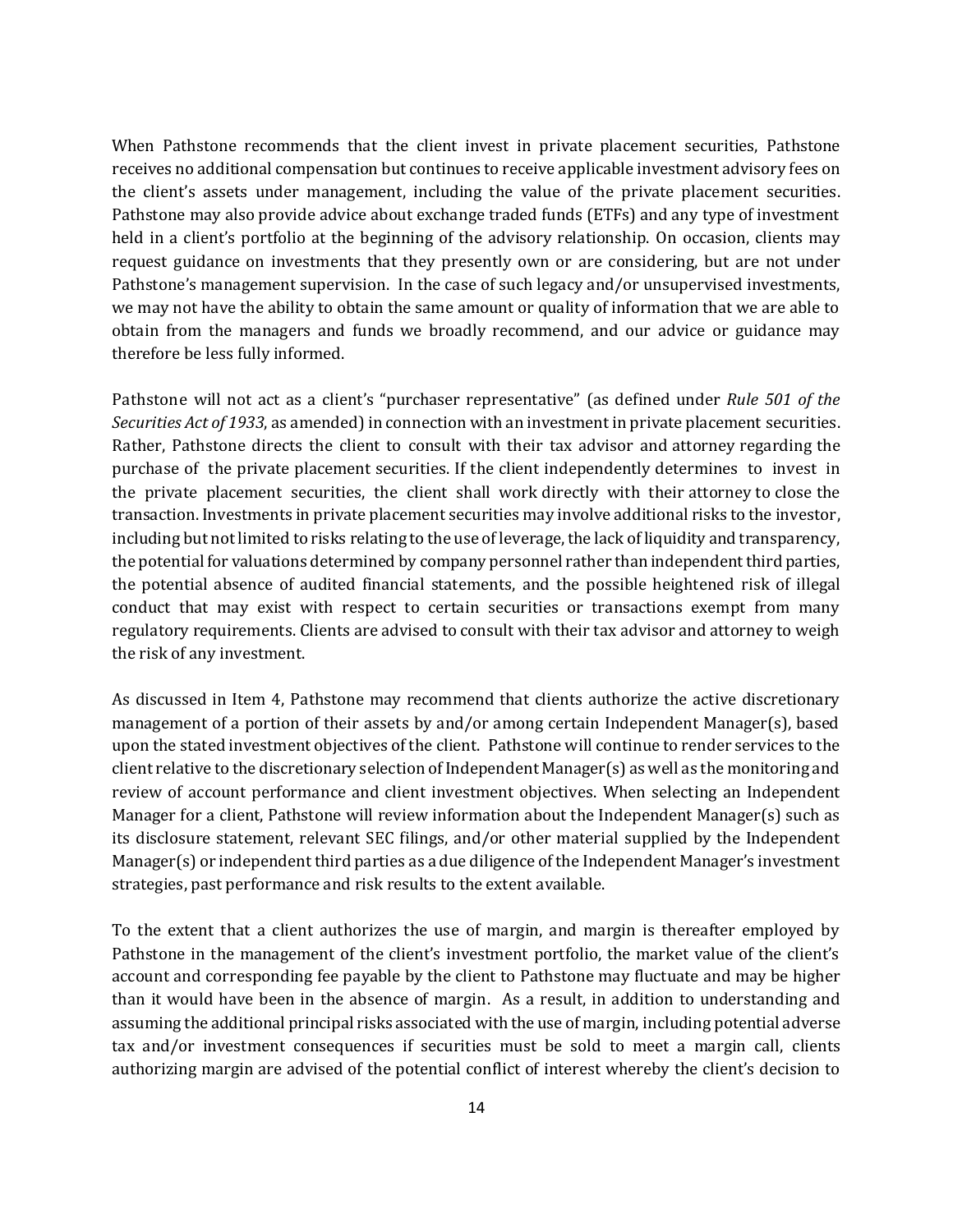employ margin may increase the client's total assets under management and correspondingly increase the management fee payable to Pathstone. Accordingly, the decision as to whether to employ margin is left totally to the discretion of client.

*Risks Associated with Structured Notes:* Depending on market conditions and individual client circumstances, we may recommend that clients invest, or we may exercise our discretionary authority to invest for clients, in structured notes. Structured notes are complex financial instruments. Structured notes may have complicated payoff structures that can make it difficult to accurately assess their value, risk and potential for growth through the terms of the structured note. Notes can be structured in a wide variety of ways. There is also credit risk, liquidity considerations and tax considerations related to an investment in a structured note. Offering documents for any structured note usually contain a list of perceived risks, but the list may be incomplete and/or may not be accompanied by any guidelines to assist the purchaser in understanding and weighing the likelihood or materiality of these risks. We will undertake a careful assessment of the suitability of any such note for each client for whom we recommend or make an investment in the note in light of that client's goals, risk tolerance, and financial circumstances.

The client may make additions to and withdrawals from the account at any time, subject to Pathstone's right to terminate an account. Clients may withdraw account assets on notice to Pathstone, subject to the usual and customary securities settlement procedures. However, Pathstone designs its portfolios as long-term investments and asset withdrawals may impair the achievement of a client's investment objectives. In addition, assets invested in private companies or funds may be illiquid and non-transferable, and mutual funds may charge redemption fees with respect to shortterm trades.

Additions may be in cash or securities provided that Pathstone reserves the right to liquidate any transferred securities, or decline to accept particular securities into a client's account. Pathstone may consult with its clients about the options and ramifications of transferring securities. However, clients are advised that when transferred securities are liquidated, they are subject to transaction fees, fees assessed at the mutual fund level (e.g. contingent deferred sales charges) and/or tax ramifications.

## <span id="page-17-0"></span>**Item 9 – Disciplinary Information**

Registered investment advisers are required to disclose all material facts regarding any legal or disciplinary events that would be material to your evaluation of Pathstone or the integrity of Pathstone's management. *Pathstone has no such reportable legal or disciplinary events*.

## <span id="page-17-1"></span>**Item 10 – Other Financial Industry Activities and Affiliations**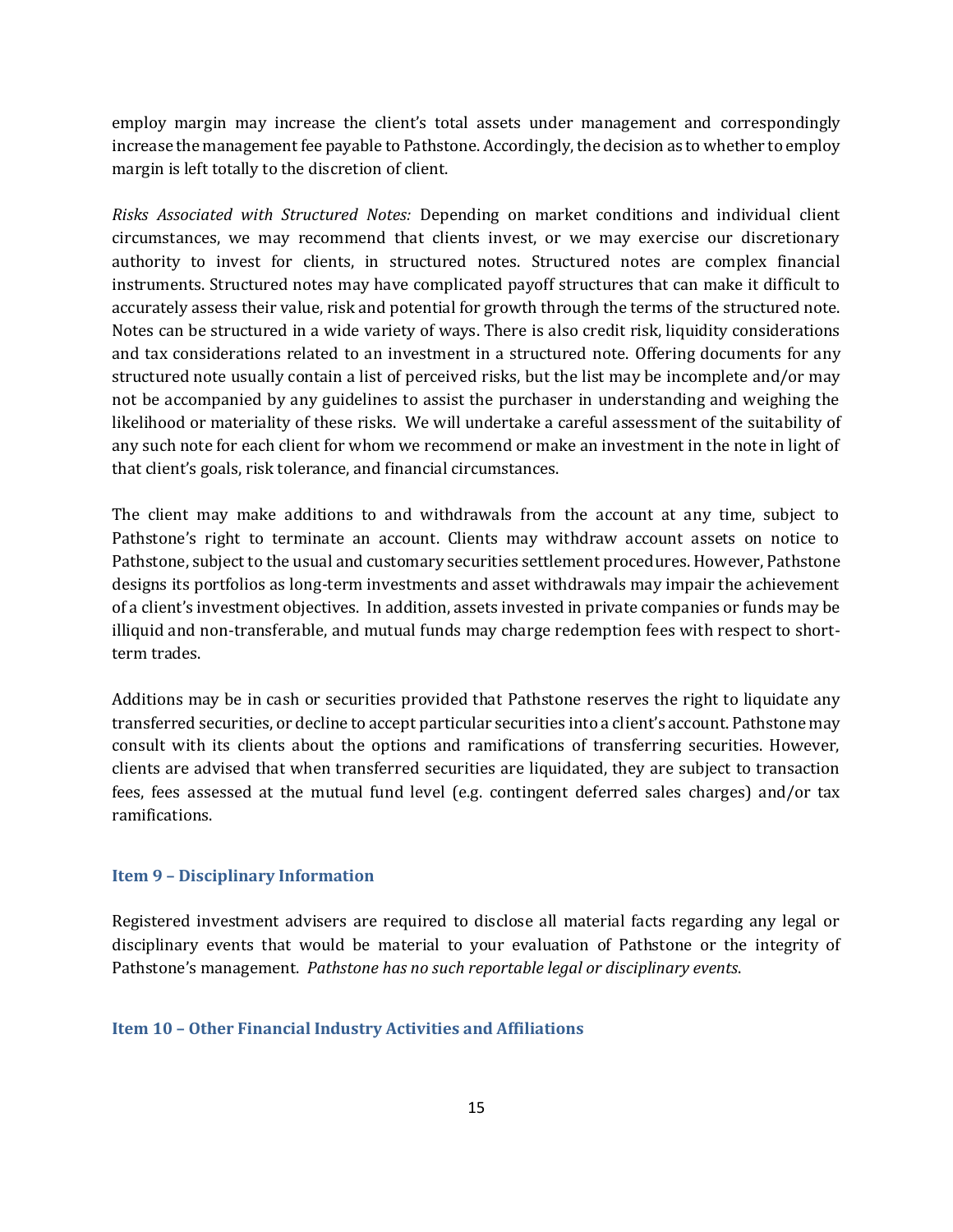In addition to investment advisory services, Pathstone also provides the following services to clients. These services may be provided individually or in combination with Pathstone advisory services provided for additional fees as agreed upon with a client:

- Record keeping and reporting;
- Income tax planning assistance;
- Financial education for family members;
- Family decision-making processes;
- Philanthropic goals (private and public foundations);
- Estate planning;
- Multigenerational wealth planning;
- Coordination of outside professionals;
- Insurance analysis;
- Trustee administration services;
- Business succession planning.

Pathstone provides family office services, including financial planning, consulting, expense management, bill pay, concierge services, tax compliance, philanthropic management, and investment management services to individuals, investment limited partnerships, trusts, estates, charitable organizations, corporations and business entities. Each client acknowledges which services are to be performed in the Agreement with Pathstone; consequently, certain clients engage us to provide some, but not all, of the services listed above. As well, Pathstone provides accounting and tax services for some Pathstone clients.

## Charitable Investment Advisor Program ("CIAP")

Pathstone has been selected to participate in the Charitable Investment Advisor Program ("CIAP") sponsored by Fidelity Charitable. Through this program, Pathstone has the opportunity to provide investment advisory and management services with respect to certain Fidelity Charitable assets that have been allocated by clients to "Giving Accounts." Clients can establish Giving Accounts to make irrevocable charitable contributions to approved charities, while benefiting from federal income tax deductions, and continuing with the investment advisory services of Pathstone.

## Trust Services

## **Pathstone Trust Services**

Pathstone has contracted with an unaffiliated third party, New York Private Trust Company ("NYPT"), to provide trustee services and trust administration services to clients of Pathstone. Referred to as "Pathstone Trust Services," (herein "PTS"), Pathstone clients may avail themselves to the trustee services in accordance with a separately signed agreement with PTS. Services of PTS include trust administration, including accounting, tax preparation, record keeping and reporting, foundation or estate administration, and compliance for administration of trusts and estates.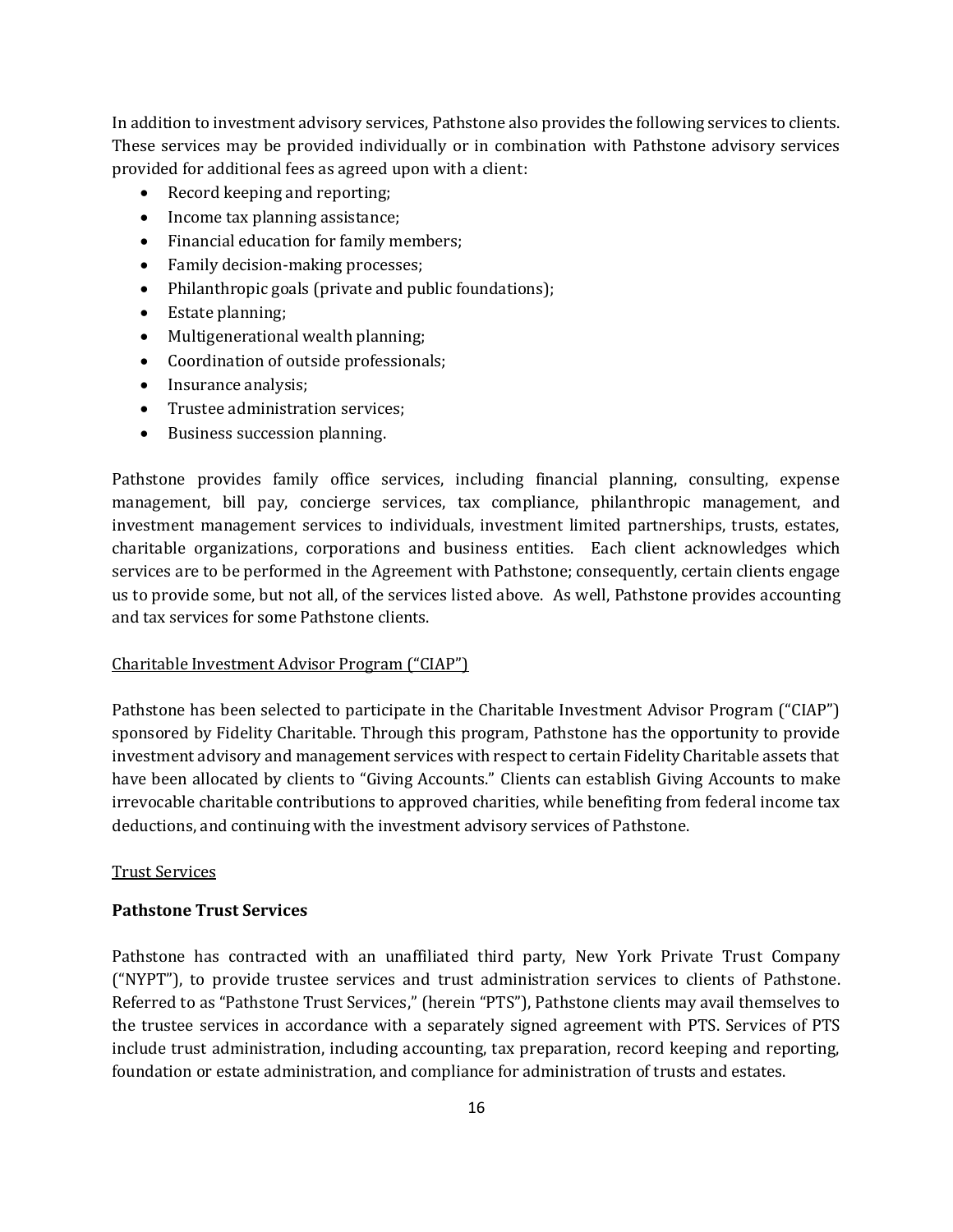Fees for these services vary based on the trust services selected and value of the trust, and are separate and distinct from the fees paid to Pathstone. In addition, Pathstone has entered into a revenue sharing agreement with respect to clients who contract with Pathstone Trust Services. As such, on a case by case basis and based on existing client relationships, Pathstone may receive a referral fee for Pathstone clients that utilize the Pathstone Trust Services. There are conflicts of interest as a result of this revenue sharing arrangement, as Pathstone receives compensation for referring Pathstone clients to Pathstone Trust Services.

Additionally, Pathstone utilizes a Trust Representative Office of National Advisors Trust Company ("NATC"), an independent, federally chartered savings bank that provides trust and custodial services. To the extent a client determines to retain Pathstone, the client will enter into a separate and distinct agreement with National Advisors Trust Company for trust administration, distribution and custodial services and will pay a separate fee for such services. Any trust administration fees are in addition to the advisory fees paid for advisory services. Such trust administration fees are paid directly to NATC by the client, and Pathstone does not share in these fees. National Advisors Trust Company, one of the largest independent trust companies in the country, is owned by a diversified group of independent registered investment advisers.

#### **Advisor Partners II, LLC**

Pathstone is under common control and ownership with Advisor Partners II, LLC ("AP"), which is a registered investment adviser providing discretionary advisory, sub-advisory and consulting services primarily to clients of third-party investment advisers and financial institutions through two distinct investment programs: Separately Managed Accounts ("SMA") and Model Portfolio Consulting ("MPC"). AP also provides discretionary investment advisory and financial planning services directly to certain clients.

#### **Saltbox II, LLC**

Pathstone is under common control with and shares the same principal office and place of business as, Saltbox II, LLC ("Saltbox"), which is the investment adviser and general partner to the Saltbox Partners Fund, L.P. (Saltbox Fund") and Saltbox CRA Fund, L.P. ("Saltbox CRA Fund, L.P."). Saltbox is a relying adviser to Pathstone as further described in the ADV Part 1. Pathstone provides, for compensation, investment research, advice, and administrative support to Saltbox to assist in fulfilling its responsibilities as the general partner of Saltbox Fund and Saltbox CRA Fund. Saltbox Fund and Saltbox CRA Fund are hedge fund of funds with different return patterns and risk levels whose limited partners consist primarily of certain of our clients. Pathstone does not have a direct contractual relationship with these funds. Pathstone does not charge any direct fees to Saltbox or these funds, but we do allocate a proportionate share of our hedge fund research expenses to them and are reimbursed from fund assets. Consequently, we have a financial interest in recommending that our clients invest in these funds. These relationships, including the associated costs, are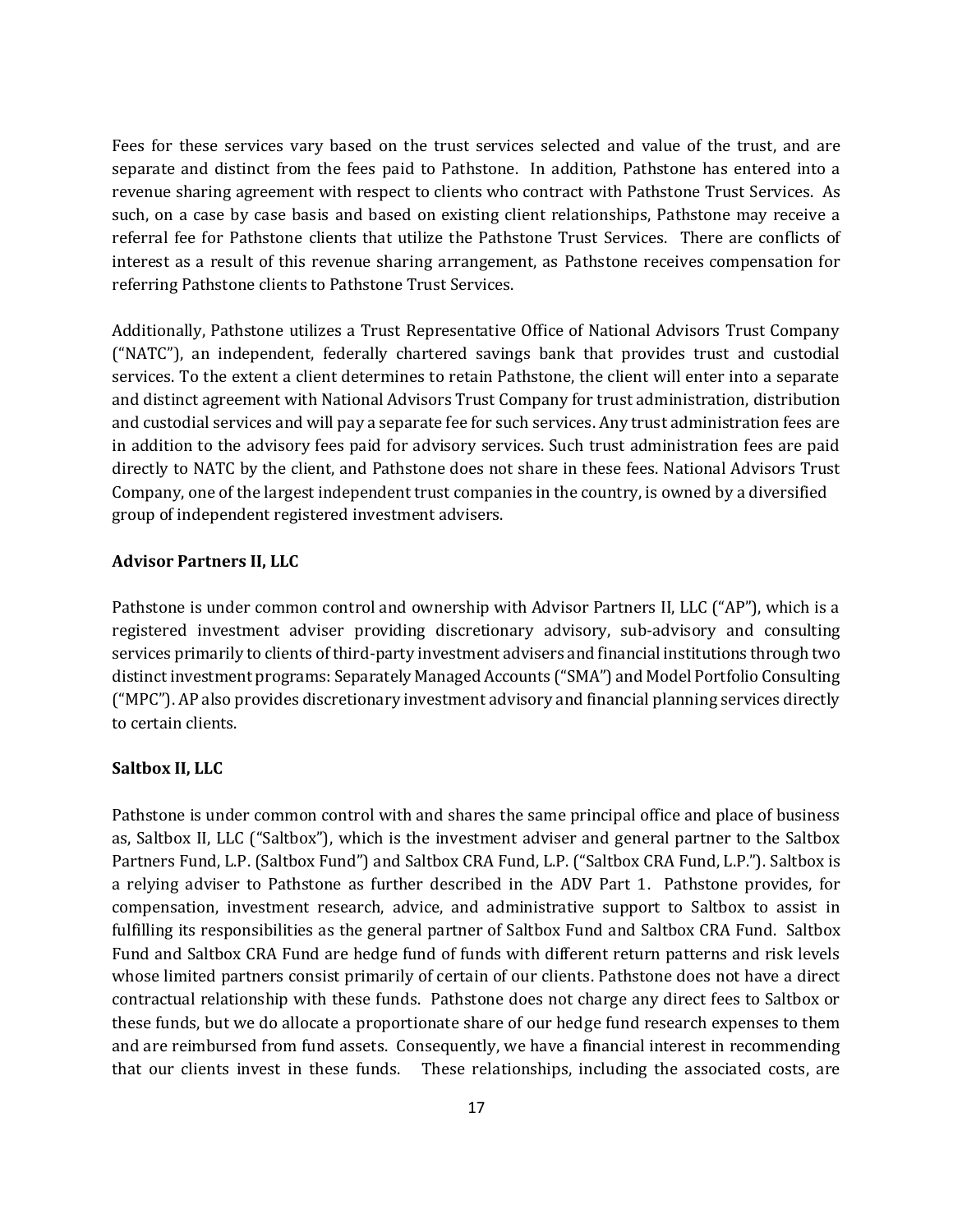described in detail in the offering materials for the Saltbox Fund and Saltbox CRA Fund, which are provided to all prospective investors in these funds. Saltbox Fund and Saltbox CRA Fund are not available to the public, and substantive information about them is generally made available only to certain clients. Pathstone does not exercise our investment discretion to invest client assets in Saltbox Fund or Saltbox CRA Fund; a client desiring to invest in either fund must execute the appropriate subscription documents on his, her or its own behalf.

In the event that (1) Saltbox Fund or Saltbox CRA Fund intends to invest in a particular hedge fund; (2) our clients also desire to invest directly in the same hedge fund; and (3) that hedge fund is unwilling to accept subscriptions equal to the aggregate amount desired to be invested by these clients and the fund, then it is anticipated that the amounts desired to be invested referred to in clauses (1) and (2) will be proportionately reduced to equal, in total, the subscription amount the hedge fund is willing to accept. In the event that this proportionate reduction in investment amounts results in an account receiving such a small allocation that it does not satisfy the subscription minimum that a hedge fund is willing to accept, only those accounts that meet such minimum amount will be recommended to invest in that hedge fund. In cases where the investment opportunity is so limited that a proportionate reduction in investment amounts is not feasible, the opportunity will be allocated in any manner we deem appropriate under the circumstances. Saltbox Fund is expected to exhibit materially greater volatility than Saltbox CRA Fund due to a different investment focus. There may be a limited amount of overlap between investments targeted by Saltbox Fund and Saltbox CRA Fund. In the event that a particular investment opportunity is suitable for each such fund in a limited amount, it is anticipated that the available amount will be allocated to each such fund in a pro rata manner based on their assets under management.

Further information concerning Saltbox can be found in our Form ADV Part 1 as filed through the SEC's Investment Adviser Public Disclosure website.

#### PFO/CA Fund GP LLC

An affiliate of Pathstone, PFO/CA Fund GP LLC serves as a sponsor and General Partner or Manager to certain private funds that are created for the purpose of facilitating investments by our clients in various private equity investments or private real estate investments.

The Pathstone fund of funds are offered to clients of the firm with no additional management or incentive fee charged by Pathstone. Pathstone provides for our clients including but not limited to, research and management of the underlying investments, administration of fund cash flows, performance reporting, and coordination of annual audits and tax preparation. For these services, Pathstone will reimburse proportionately on a quarterly basis as per noted in the fund documents.

In the event our clients desire to invest in a private fund directly and that fund is unwilling to accept subscriptions equal to the aggregate amount desired to be invested by these clients and the fund, then it is anticipated that the amounts desired to be invested will be proportionately reduced to equal, in total, the subscription amount the fund is willing to accept. In the event that this proportionate reduction in investment amounts results in an account receiving such a small allocation that it does not satisfy the subscription minimum that a fund is willing to accept, only those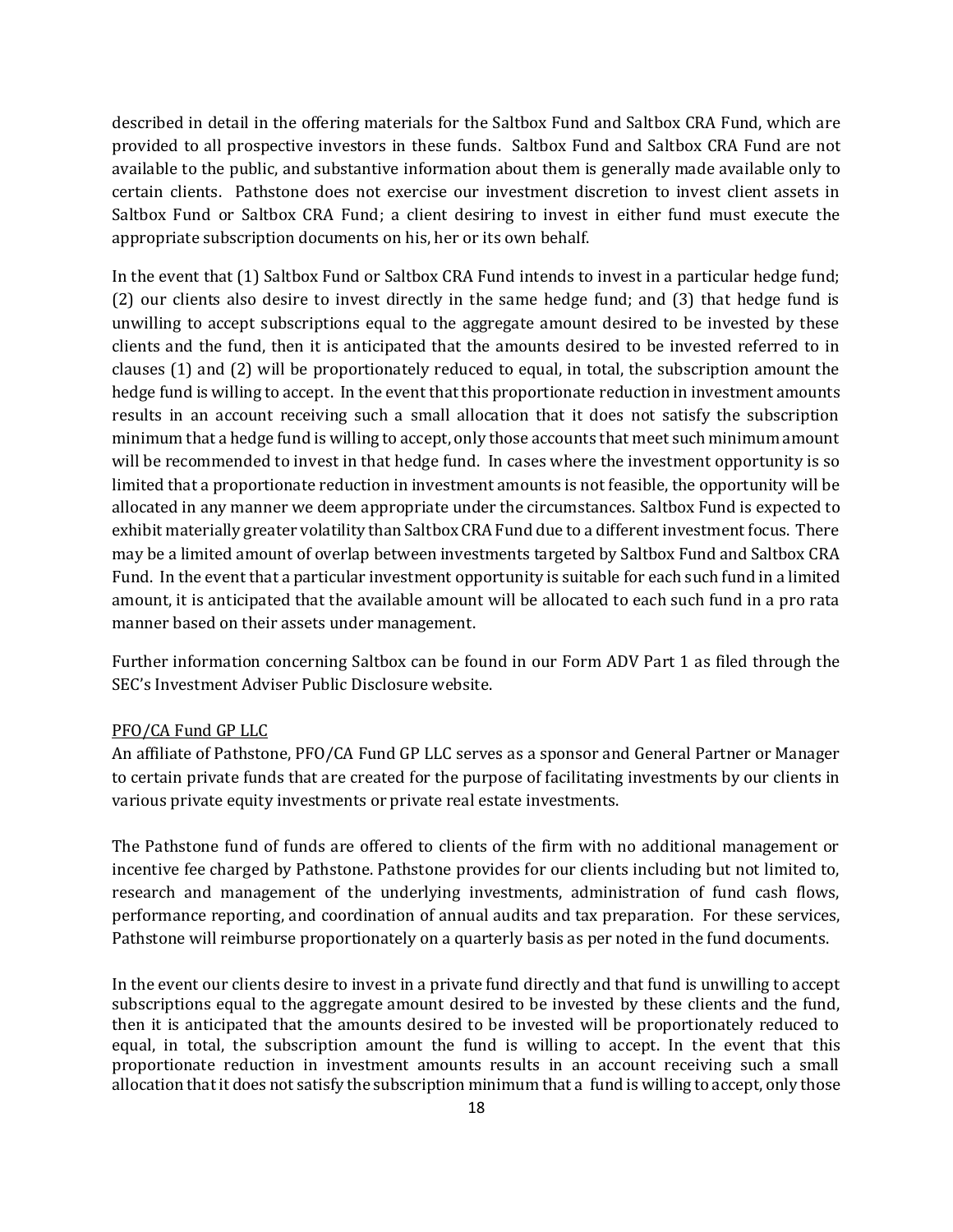accounts that meet such minimum amount will be recommended to invest in that fund. In cases where the investment opportunity is so limited that a proportionate reduction in investment amounts is not feasible, the opportunity will be allocated in any manner we deem appropriate under the circumstances.

Effective December 31, 2019, Pathstone Holdings, LLC had a change of ownership which now includes LM Checkmark Holdings LLC. LM Checkmark Holdings LLC, through various entities is further owned by Lovell Minnick Partners LLC, ("LPM") a SEC registered investment adviser. Additionally, Pathstone has entered into a term loan agreement with Madison Capital Funding LLC, a SEC registered investment adviser which is ultimately owned by New York Life Insurance Company ("NYLIFE"). LMP and NYLIFE provide investment products and services that could potentially be marketed to or used by Pathstone's clients, which could create a conflict of interest in light of Pathstone's relationships with LMP and NYLIFE. Pathstone has no current intention, and does not expect, to purchase for or recommend to its clients any products or services offered by LMP or NYLIFE. If this should change, Pathstone will fully disclose this potential conflict directly to any affected client or clients before making any such purchase or at the time of or before making any such investment recommendation.

#### <span id="page-21-0"></span>**Item 11 – Code of Ethics, Participation in Client Transactions and Personal Trading**

Pursuant to SEC rule 204A-1, Pathstone has adopted a Code of Ethics for all supervised persons of the firm describing its high standard of business conduct and fiduciary duty to its clients under the Investment Advisers Act of 1940, as amended. The Code of Ethics includes provisions relating to the confidentiality of client information, a prohibition on insider trading, a prohibition of rumor mongering, strict limits on personal trading intended to avoid actual or apparent conflicts with any client's interests, including the maintenance of a do-not-trade list in specific securities and, for securities not on that list, a ceiling on permitted dollar amounts and a required restrictions on the acceptance of significant gifts and the reporting of certain gifts and business entertainment items, and personal securities trading procedures, among other things. All supervised persons at Pathstone must comply with and acknowledge the terms of the Code of Ethics annually, or as amended.

The Code of Ethics is designed to assure that the personal securities transactions, activities and interests of the employees of Pathstone will not interfere with (i) making decisions in the best interest of advisory clients and (ii) implementing such decisions while, at the same time, allowing employees to invest for their own accounts. Under the Code of Ethics, certain classes of securities have been designated as exempt transactions, based upon a determination that these would not materially interfere with the best interest of Pathstone's clients. In addition, the Code of Ethics requires pre-clearance of certain transactions and discusses the maintenance of a Restricted List of securities employees are prohibited from investing in. Nonetheless, because the Code of Ethics in some circumstances would permit employees to invest in the same securities as clients, there is a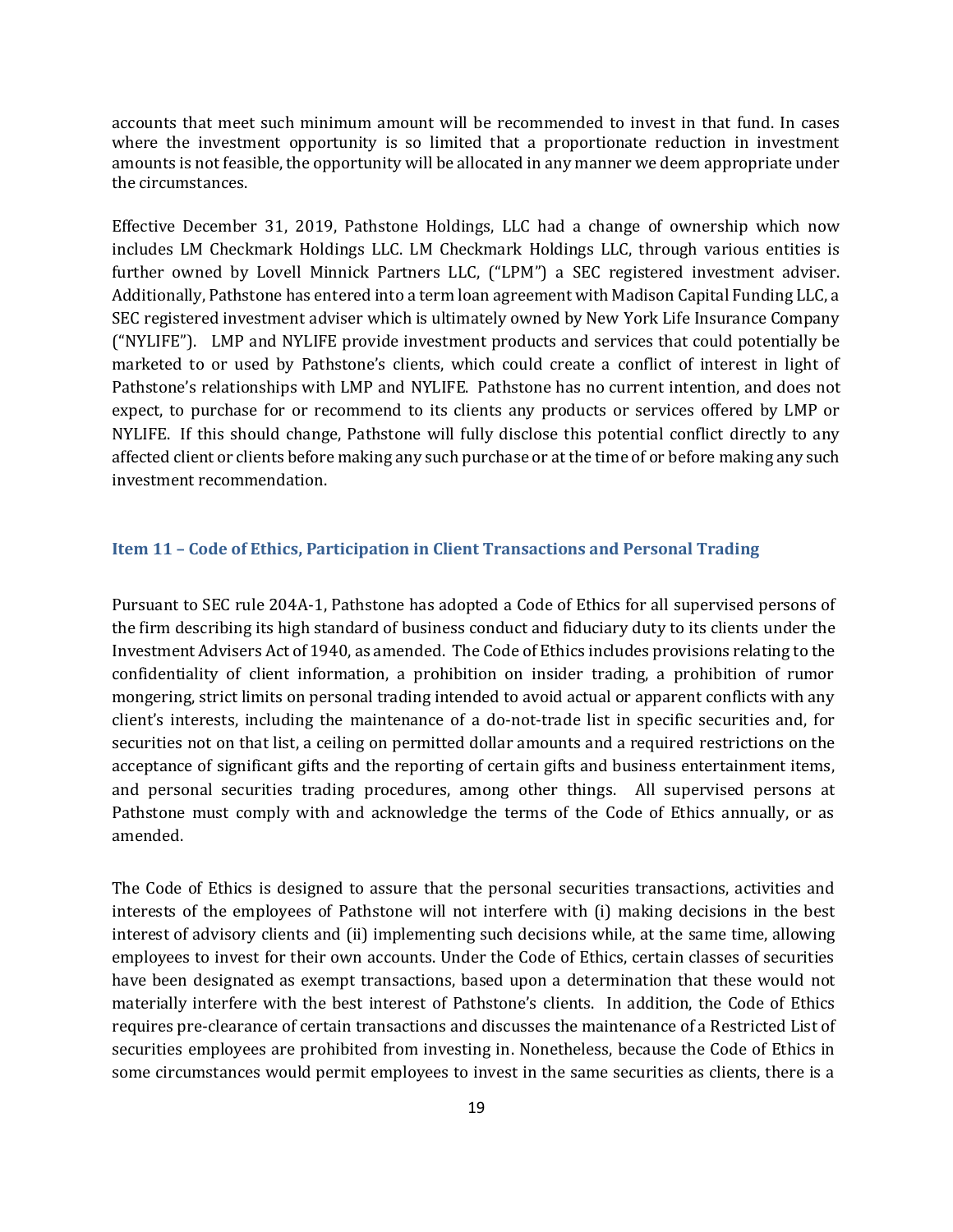possibility that employees might benefit from market activity by a client in a security held by an employee. Employee trading is continually monitored under the Code of Ethics and is reasonably designed to prevent conflicts of interest between Pathstone and its clients.

Pathstone's clients or prospective clients may request a copy of the firm's Code of Ethics by contacting Lisandra Wilmott, Chief Compliance Officer via email a[t compliance@pathstone.com.](mailto:msher@pathstone.com)

Pathstone may recommend that certain clients invest in private placement securities. For those clients, Pathstone may provide consulting services involving (i) the identification of suitable private placement securities investments based on clients' investment objectives, (ii) due diligence research of the issuer and the business and management of the issuer of the private placement securities. Pathstone may also recommend qualified clients invest in private placement opportunities in which minority shareholders of Pathstone may have a beneficial interest. When we recommend that a client make an investment in Saltbox Fund or Saltbox CRA Fund, we describe our sponsorship of the fund and explain our view that the conflict arising from the fund's reimbursing certain of our expenses is outweighed by the benefit to the client of obtaining the investment exposures and diversification available through the fund. Pathstone will only recommend an investment in these opportunities after the proper due diligence on the investment has been performed and Pathstone believes it is a suitable investment for clients. Pathstone and persons associated with Pathstone ("Supervised Persons") are permitted to buy or sell securities, including private placements, which it also recommends to clients, consistent with Pathstone's policies and procedures.

When permitted by applicable law and the investment guidelines applicable to individual client accounts, and considered by Pathstone to be in the best interests of a client, Pathstone may recommend to clients, and invest the assets of client accounts in various closed-end and open-end investment companies and other pooled investment vehicles for which Pathstone or its affiliates receive compensation for advisory, administrative, or other services. In certain circumstances, when required by applicable law or by agreement with clients, Pathstone will waive Pathstone investment management fee with respect to assets investment in pooled investment vehicles to the extent some or all of the compensation received by Pathstone and its affiliates for services rendered with respect to such pooled investment vehicles. Pathstone does not, in all instances, waive such investment management fees.

Pathstone anticipates that, in appropriate circumstances, consistent with clients' investment objectives and any required disclosures, it will cause accounts over which Pathstone has management authority to effect, and will recommend to investment advisory clients, the purchase or sale of securities in which Pathstone and/or clients, directly or indirectly, have an ownership, management or other financial interest. Pathstone's employees and persons associated with Pathstone are required to follow Pathstone's Code of Ethics. Subject to satisfying this policy and applicable laws, officers, directors and employees of Pathstone may trade for their own accounts in securities which are recommended to and/or purchased for Pathstone's clients.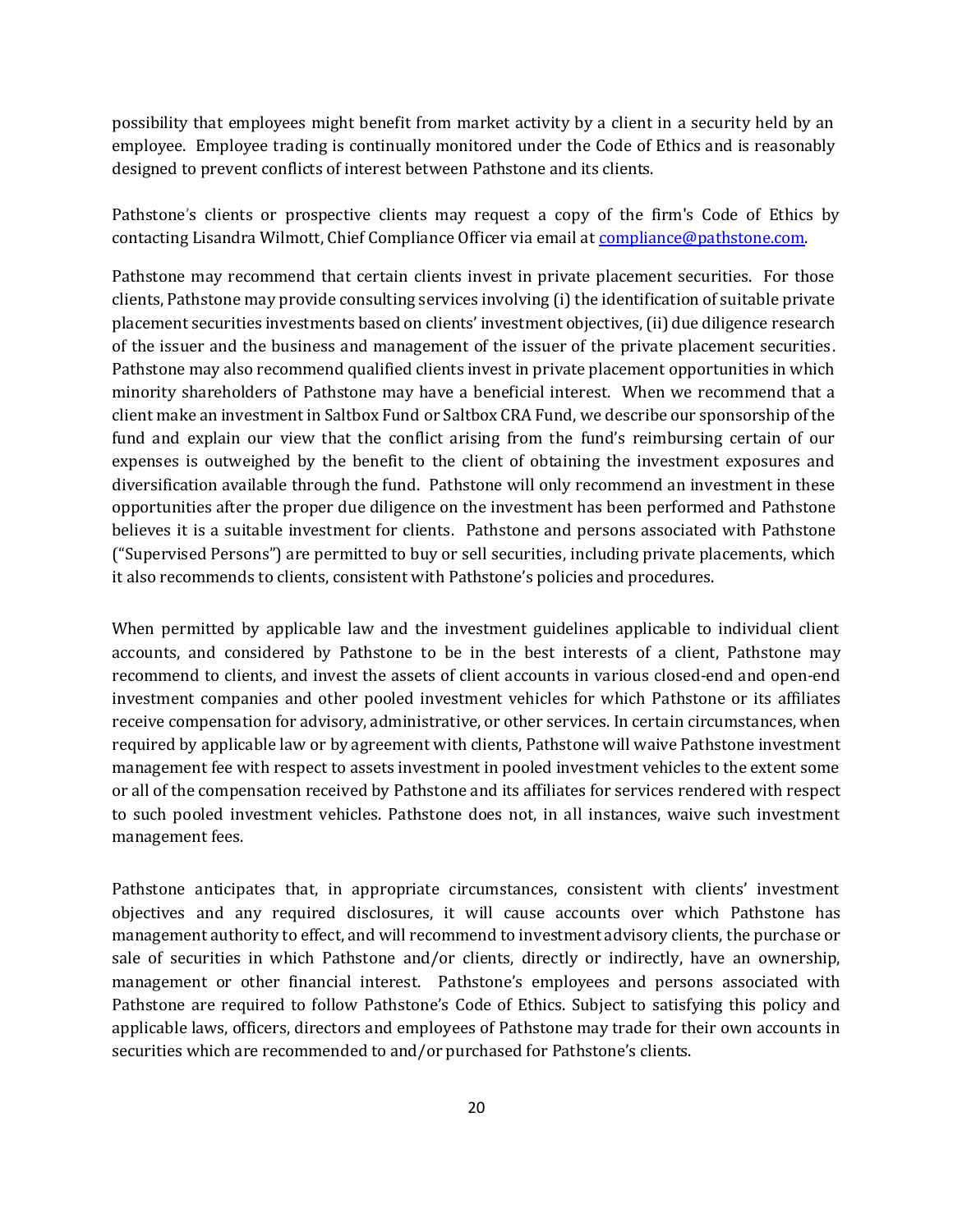In limited circumstance, certain affiliated accounts may trade in the same securities with client accounts on an aggregated basis when consistent with Pathstone's obligation of best execution. In such circumstances, the affiliated and client accounts will share commission costs equally and receive securities at a total average price. Pathstone will retain records of the trade order (specifying each participating account) and its allocation, which will be completed prior to the entry of the aggregated order. Completed orders will be allocated as specified in the initial trade order. Partially filled orders will be allocated on a pro rata basis. Any exceptions will be identified and explained on the order.

#### <span id="page-23-0"></span>**Item 12 – Brokerage Practices**

Pathstone generally recommends that clients utilize the brokerage and clearing services of Pershing Investment Manager Services ("Pershing"), TD Ameritrade ("TDA"), Fidelity Brokerage Services, LLC ("Fidelity") or the Schwab Advisor Services division of Charles Schwab & Co., Inc. ("Schwab") for investment management accounts. Pershing, TDA, Fidelity and Schwab are all members of SIPC and are unaffiliated registered broker dealers and FINRA member broker dealers. Although Pathstone may recommend that clients establish accounts at these brokers, it is the client's decision where to custody their assets and to determine the custodial fee arrangement.

The brokerage commissions and/or transaction fees charged by Pershing*,* TDA, Fidelity and Schwab or any other designated broker-dealer are exclusive of and in addition to Pathstone's fee. Pathstone regularly reviews these programs to seek to ensure that its recommendation is consistent with its fiduciary duty. Factors which Pathstone considers in recommending Pershing, Fidelity or Schwab or any other broker-dealer to clients include their respective financial strength, reputation, execution, pricing, research, and service. The commissions and/or transaction fees charged by Pershing, Fidelity or Schwab may be higher or lower than those charged by other broker-dealers. As further described in Item 14 (Client Referrals and Other Compensation).

The commissions paid by Pathstone's clients are intended to be consistent with the Pathstone's duty to obtain "best execution." However, a client may pay a commission that is higher than what another qualified broker-dealer might charge to effect the same transaction when Pathstone determines, in good faith, that the commission is reasonable in relation to the value of the brokerage and research services received. In seeking best execution, the determinative factor is not the lowest possible cost, but whether the transaction represents the best qualitative execution, taking into consideration the full range of a broker-dealers' services, including among others, execution capability, commission rates, and responsiveness. Consistent with the foregoing, while Pathstone will seek competitive rates, it may not necessarily obtain the lowest possible commission rates for client transactions.

Transactions for each client generally will be effected independently. If the client requests Pathstone to arrange for the execution of securities brokerage transactions for the client's account, Pathstone will direct such transactions through broker-dealers that Pathstone reasonably believes will provide best execution. In limited circumstances, transactions may be cleared through other broker-dealers with whom Pathstone has entered into agreements for prime brokerage clearing services. Pathstone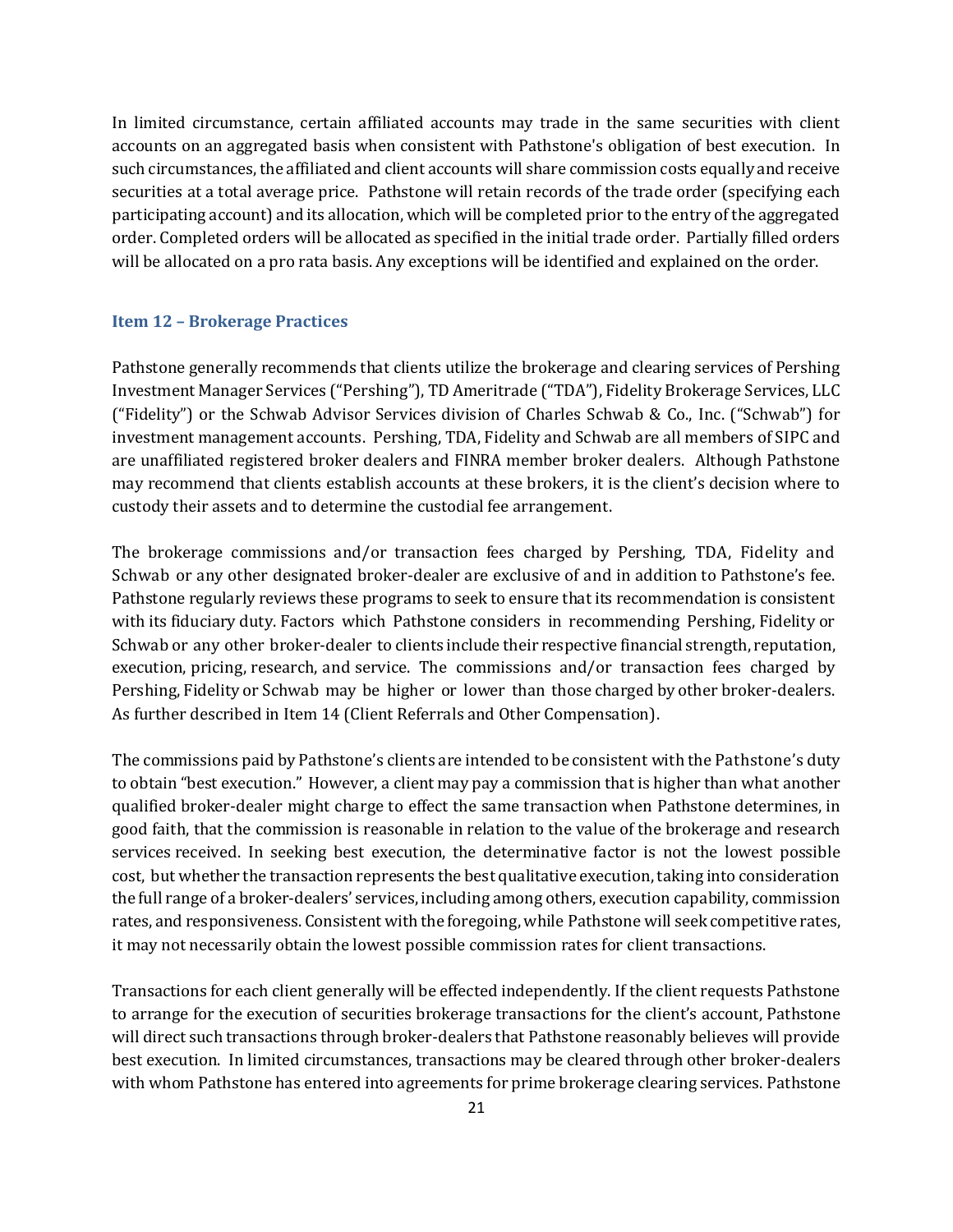will periodically and systematically review its policies and procedures regarding recommending broker-dealers to its clients in light of its duty to obtain best execution.

Certain clients have directed Pathstone in writing to use a particular broker-dealer to execute some or all transactions for the client. In that case, the client will negotiate terms and arrangements for the account with that broker-dealer, and Pathstone will not seek better execution services or prices from other broker-dealers or be able to "batch" client transactions for execution through other broker-dealers with orders for other accounts managed by Pathstone. As a result, the client may pay higher commissions or other transaction costs or greater spreads, or receive less favorable net prices, on transactions for the account than would otherwise be the case. Subject to its duty of best execution, Pathstone may decline a client's request to direct brokerage if, in Pathstone's sole discretion, such directed brokerage arrangements would result in additional operational difficulties.

Pathstone receives from Pershing, Fidelity and Schwab, without cost to Pathstone, computer software and related systems support, which allow Pathstone to better monitor client accounts maintained at that broker-dealer. Pathstone may receive the software and related support without cost because Pathstone renders investment management services to clients that maintain assets at that financial institution. The software and related systems support may benefit Pathstone, but not its clients directly. Schwab, Fidelity, and Pershing may also provide other services intended to help us manage and further develop our business enterprise. These services may include consulting, publications, and other services. Schwab, Fidelity and Pershing may discount or waive fees it would otherwise charge for some of these services or pay all or part of the fees of a third party providing these services to Pathstone. Schwab, Fidelity and Pershing may also provide other benefits such as educational events or the occasional business entertainment of our personnel, subject to limitations set forth in our code of ethics. In addition to the foregoing, from time to time Pathstone may have access to business development opportunities sponsored by the above mentioned custodians. Such opportunities include interviews, webcast discussions and spotlights on Pathstone's practices and services. These opportunities are not tied to the amount of brokerage commissions generated through, or the amount of assets custodied with, the broker-dealer/custodian.

Some third-parties, including custodians, brokers and advisory firms, which Pathstone utilizes for execution or other services may co-sponsor client events with Pathstone. The third-parties may provide sponsorship via sharing the cost of meeting space, meals or other expenses borne from hosting the event. The co-sponsor may be billed separate for their portion of the expense or may reimburse Pathstone for their percentage of the cost.

In fulfilling its duties to its clients, Pathstone endeavors at all times to put the interests of its clients first. Clients should be aware, however, that Pathstone's receipt of economic benefits from a brokerdealer creates a conflict of interest since these benefits may influence Pathstone's choice of brokerdealer over another broker-dealer that does not furnish similar software, systems support, or services.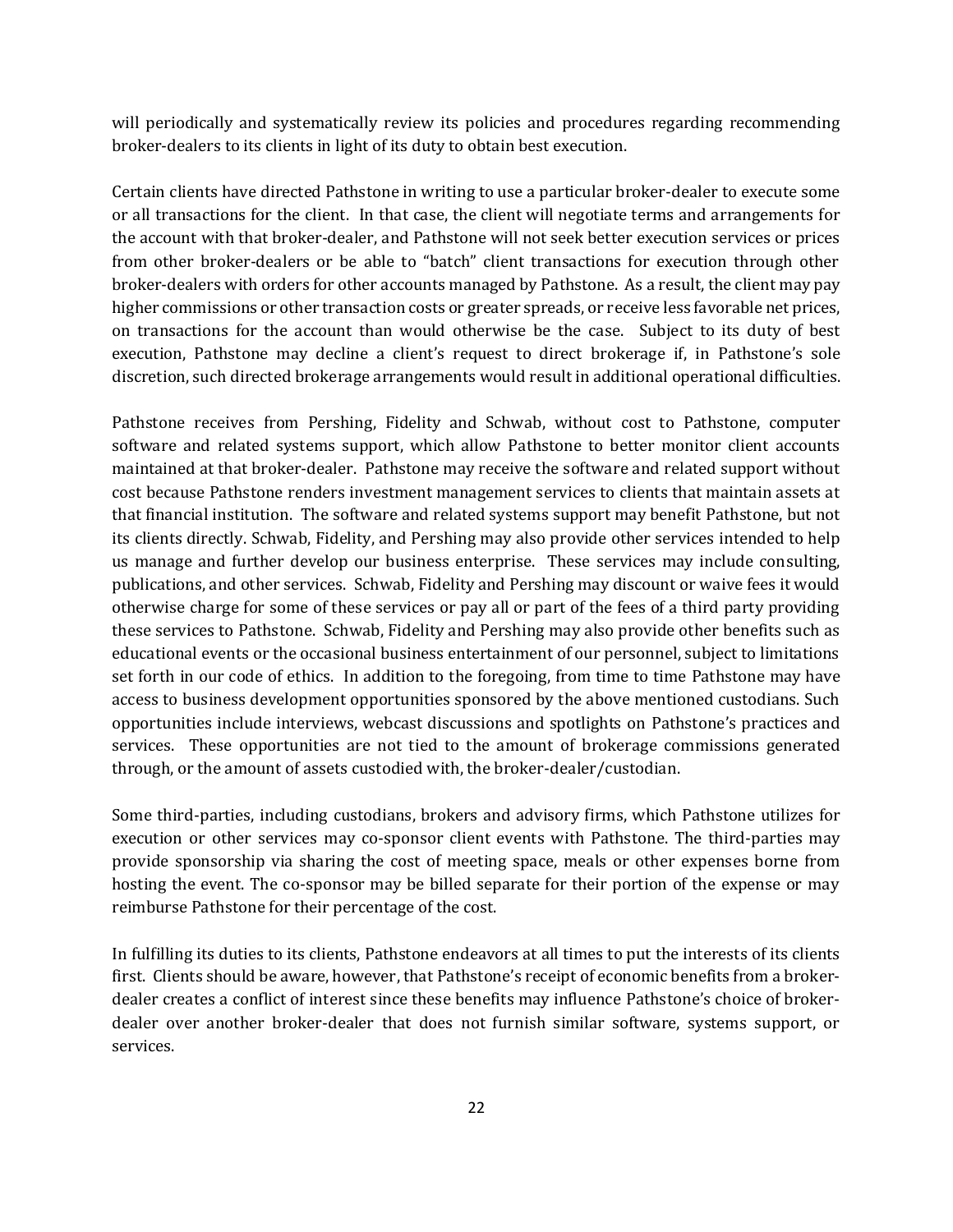In addition, Pershing, Fidelity and Schwab provide Pathstone with access to its institutional trading and custody services, which are typically not available to retail investors. These brokerage services include the execution of securities transactions, custody, research, and access to mutual funds and other investments that are otherwise generally available only to institutional investors or would require a significantly higher minimum initial investment.

Additionally, Pathstone may receive the following benefits from the above stated brokers: receipt of duplicate client confirmations and bundled duplicate statements; access to a trading desk that exclusively services its participants; access to block trading which provides the ability to aggregate securities transactions and then allocates the appropriate shares to client accounts; and access to an electronic communication network for client order entry and account information. Additionally, brokers may provide client referrals to Pathstone for certain family office clients. These referrals do not result in any financial compensation; however, Pathstone may use the brokerage and custodian services of that broker to service these clients.

It is Pathstone's policy that the firm will not effect any principal or agency cross securities transactions for client accounts. Pathstone will also not cross trades between client accounts. Principal transactions are generally defined as transactions where an adviser, acting as principal for its own account or the account of an affiliated broker-dealer, buys from or sells any security to any advisory client. An agency cross transaction is defined as a transaction where a person acts as an investment adviser in relation to a transaction in which the investment adviser, or any person controlled by or under common control with the investment adviser, acts as broker for both the advisory client and for another person on the other side of the transaction. Agency cross transactions may arise where an adviser is dually registered as a broker-dealer or has an affiliated broker-dealer. Pathstone is not dually registered and does not have any affiliated broker-dealer entities.

On occasion, after completing extensive due diligence, Pathstone will recommended client investments in unaffiliated private funds if the investment is within the client's stated investment strategy and risk tolerance. Certain investments recommended by Pathstone, however present a conflict of interest. While conflicts exist, we have implemented measures within our investment process to address such conflicts, including providing additional disclosures to those clients who independently decide to become investors in the funds.

It is possible that a trade error, such as trading the wrong security or the wrong number of shares, may occur. Our policy is that in the case of a trade error by our personnel, clients will be "made whole," that is, will not bear a loss as a result of the error. Pathstone does not maintain any client trade error gains, however clients should be aware that certain brokerage firms' policy require any trade error gain to be maintained to net against losses or donated to a charity.

In limited circumstances, and upon client request, Pathstone will utilize the custody, banking and brokerage services of State Street Investors Bank & Trust ("State Street"), City National Bank or BNY Mellon. State Street, BNY Mellon or City National Bank will be used when a client desires a bank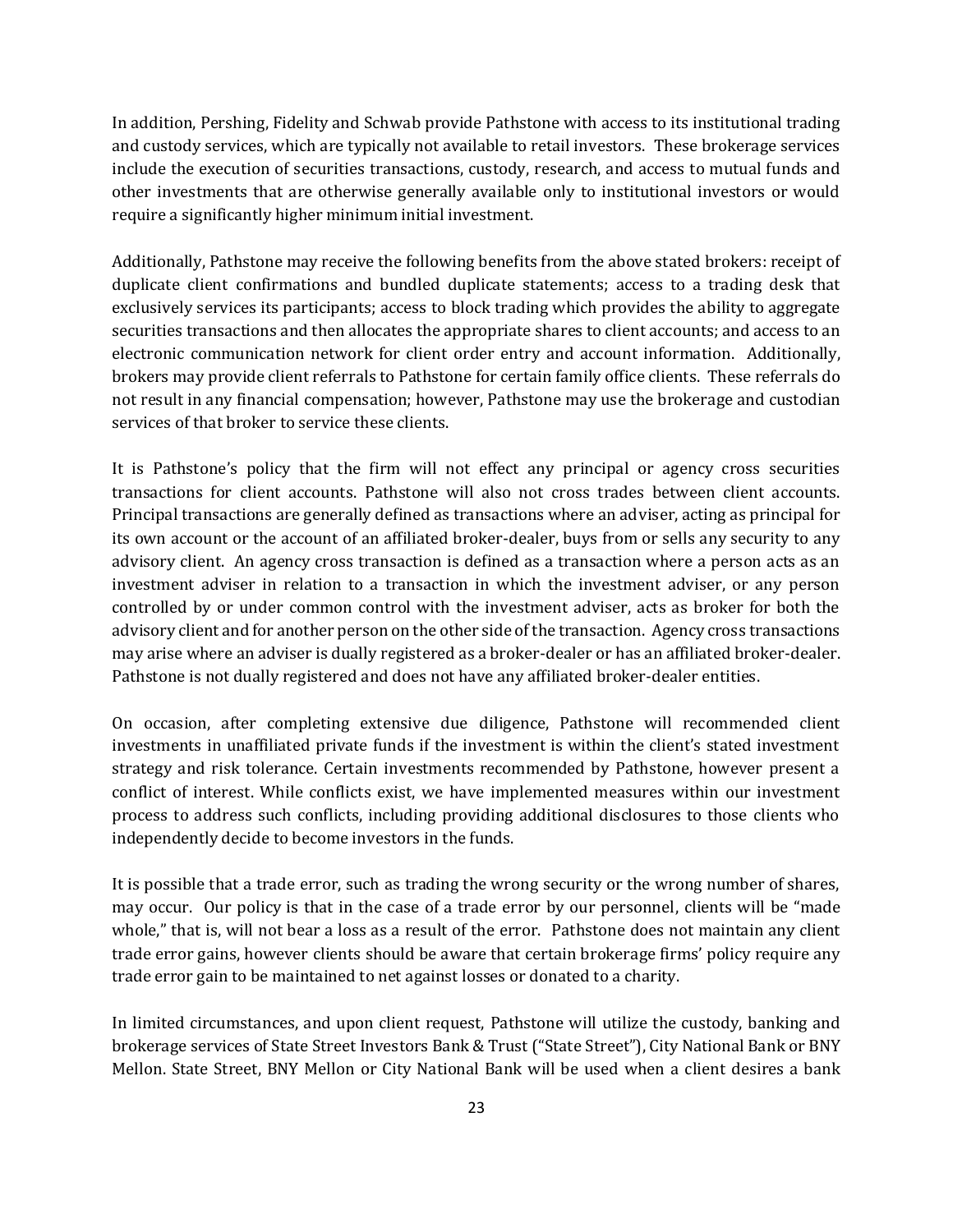custodian rather than a Broker-Dealer. Clients may also select other bank custodians at their discretion.

In certain situations, Pathstone may select or recommend to clients investments in certain private funds that invest in illiquid assets, including interests in other private funds (e.g., fund of funds). As a result, to the extent that the Firm's clients collectively own a material interest in such private funds, a determination by Pathstone for clients to simultaneously liquidate their holdings in one or more of these private funds may cause the private funds' managers to be forced to liquidate underlying positions quickly and therefore reduce the opportunity to realize maximum value for certain illiquid positions held by the fund. Similarly, in order to protect their funds from perceived inopportune liquidations, the private fund managers may impose restrictions on redemptions, otherwise known as "gating" the private fund.

Consistent with a client's investment objectives, a portion of clients' assets may be invested in the Access Overlay™ Account Program sponsored by Fortigent, LLC (herein "Fortigent"). As with other retained Independent Managers, the client will pay Fortigent fees separate and in addition to the fees paid to Pathstone, as described further in Item 5. As a result of client's participation in this program, Pathstone benefits overall from reduced fees on reporting services provided by Fortigent. However, Pathstone does not view this as a conflict of interest as clients will generally benefit as a result of lower fees for the Access Overlay Program than had they invested in the Independent Managers directly.

Certain clients set up margin accounts in connection with their managed brokerage accounts. After a discussion with a client, Pathstone may utilize margin on the account either for short term transactions or as leverage, based on the clients' individual risk profile.

## <span id="page-26-0"></span>**Item 13 – Review of Accounts**

#### **Reviews**

For those clients to whom Pathstone provides investment management services, Pathstone performs periodic account reviews which may be in conjunction with the preparation of client's quarterly reports. This informal review may include assessing client goals and objectives, monitoring the portfolios and addressing the need to rebalance. Individual securities held in client accounts will be periodically monitored by Pathstone, while the firm will monitor any selected third-party managers on a quarterly basis. Accounts are reviewed in the context of each client's stated investment objectives and guidelines. More frequent reviews may be triggered by material changes in variables such as the client's individual circumstances, market conditions, or the political or economic environment.

For those clients to whom Pathstone provides financial planning and/or consulting services, reviews are conducted on an "as needed" basis. Such reviews are conducted by either an investment adviser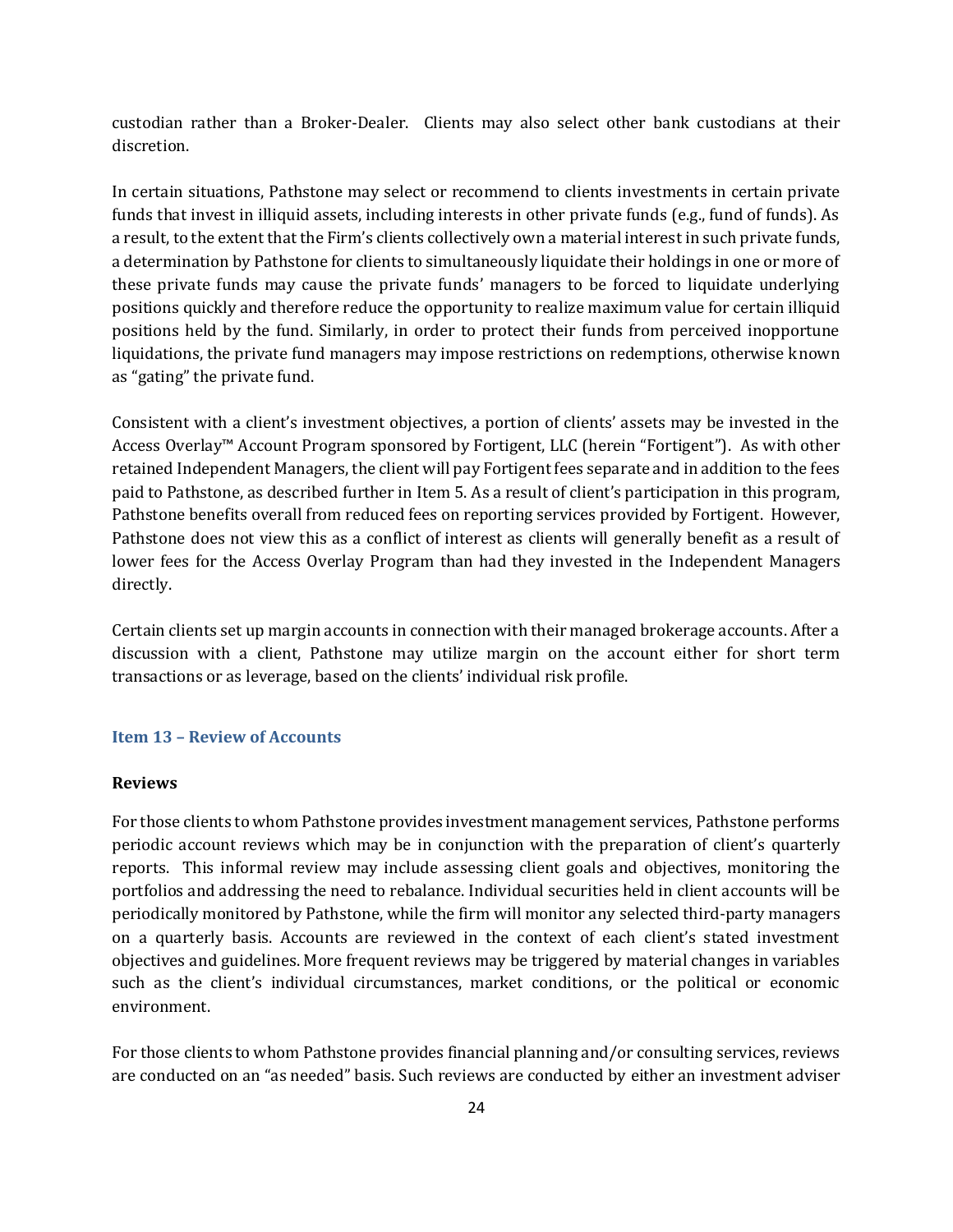representatives or a client service director. All investment advisory clients are encouraged to discuss their needs, goals, and objectives with Pathstone and to keep Pathstone informed of any changes thereto. Pathstone expects to contact ongoing investment advisory clients at least annually to review its previous services and/or recommendations and to discuss the impact resulting from any changes in the client's financial situation and/or investment objectives.

Additional reviews that Pathstone may periodically perform on behalf of family office clients include tax-planning, cash-flow needs, as well as charitable giving, insurance, and estate planning. Financial plans are not necessary reviewed periodically for clients for whom we prepare such plans; however, we attempt to meet at least annually with those clients and offer the opportunity to review all financial issues a client may wish to discuss at these meetings or more frequently upon client request.

All investment advisory clients are encouraged to discuss their needs, goals, and objectives with Pathstone and to keep Pathstone informed of any changes thereto. Pathstone shall contact ongoing investment advisory clients at least annually to review its previous services and/or recommendations and to discuss the impact resulting from any changes in the client's financial situation and/or investment objectives.

#### **Reports**

Unless otherwise agreed upon, clients are provided with transaction confirmation notices and regular summary account statements directly from the broker-dealer or custodian for the client accounts. Market values used for valuation purposes may differ slightly from values reported on custodial statements due to timing issues including when trades are reported and timing of dividends. Those clients to whom Pathstone provides investment advisory services will also receive a written report from Pathstone that may include such relevant account and/or market-related information such as an inventory of account holdings and account performance on a quarterly basis.

Those clients to whom Pathstone provides financial planning and/or consulting services will receive reports from Pathstone summarizing its analysis and conclusions as requested by the client or otherwise agreed to in writing by Pathstone.

#### <span id="page-27-0"></span>**Item 14 – Client Referrals and Other Compensation**

*Client Referrals:* Pathstone may from time to time compensate, either directly or indirectly, any person (defined as a natural person or a company), including employees of Pathstone, for client referrals. Pathstone is aware of the special considerations promulgated under the Investment Advisers Act of 1940 and similar state regulations. As such, appropriate disclosure shall be made, all written instruments will be maintained by Pathstone and all applicable Federal and/or State laws will be observed. Clients should understand that third party solicitors have an economic incentive to recommend the advisory services of Pathstone.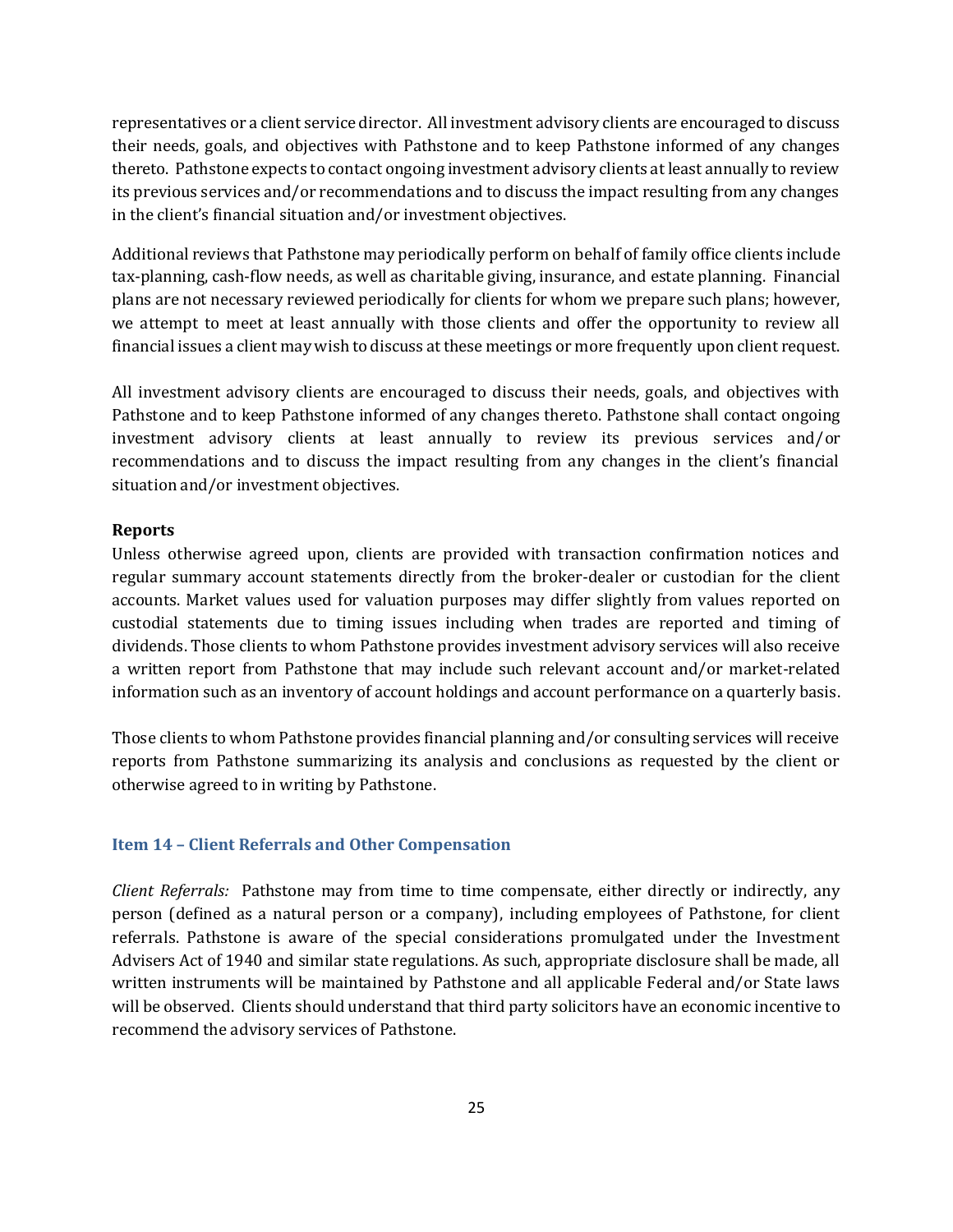*ESG Research Services*: Pathstone has entered into agreements with third parties to conduct ESG due diligence research services on investments managed by unaffiliated asset managers. Pursuant to the terms of the agreements, Pathstone shall receive compensation for these services.

*Other Compensation*: Pathstone has negotiated various strategic partnerships with non-financial business entities to provide additional family office concierge services to its clients. On occasion, employees of Pathstone may participate or utilize these services at the comparable fee level as Pathstone's clients.

In addition, as further discussed in Item 10 above, Pathstone has entered into a revenue sharing agreement with respect to clients who contract with Pathstone Trust Services. As such, on a case by case basis, and based on the existing client relationships, Pathstone may receive a referral fee for Pathstone clients that utilize the Pathstone Trust Services.

## <span id="page-28-0"></span>**Item 15 – Custody**

Clients should receive at least quarterly statements from the broker dealer, bank or other qualified custodian that holds and maintains client's investment assets. *Pathstone urges you to carefully review such statements and compare such official custodial records to the account statements that we may provide to you.* Our statements may vary from custodial statements based on accounting procedures, reporting dates, or valuation methodologies of certain securities.

Pathstone's Agreement and/or the separate agreement with a Financial Institution(s) may authorize Pathstone through the Financial Institution(s) to debit the client's account for the amount of Pathstone's fee and to directly remit that management fee to Pathstone in accordance with applicable custody rules. The Financial Institution(s) recommended by Pathstone have agreed to send a statement to the client, at least quarterly, indicating all amounts disbursed from the account, including the amount of management fees paid directly to Pathstone.

In certain circumstances, Pathstone is deemed to have custody due to bill-pay services to clients. Additionally, an affiliate of Pathstone serves as the general partner to certain Funds (as described in Item 11 above) and is deemed to have custody of client assets under applicable regulations. As an adviser with custody, Pathstone is subject to an annual surprise custody examination and also will seek to have each Fund audited on an annual basis by an independent public accountant that is both registered with and subject to regular inspection by the Public Companies Accounting Oversight Board (PCAOB) and to have an annual audited financial statement sent to the investors in each Fund, generally within 180 days of the Funds' fiscal year end. Investors should carefully review the audited financial statements of the Funds. In addition, our family office services include bill paying for client families (unrelated to any investment advisory service we provide), which deems us to have custody over those assets. Accordingly, Pathstone is subject to a surprise custody examination annually by such independent public accountant.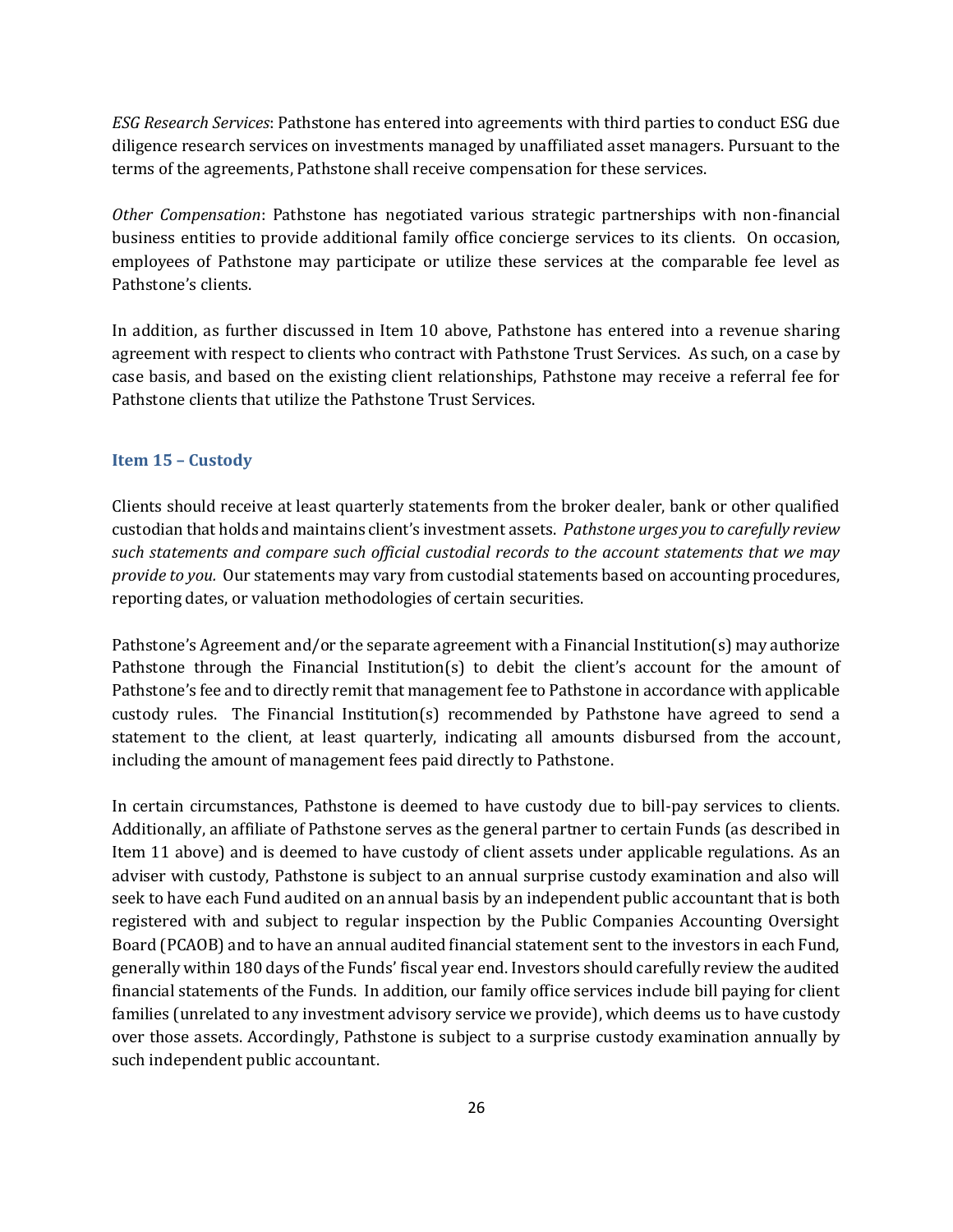#### <span id="page-29-0"></span>**Item 16 – Investment Discretion**

Pathstone may provide either discretionary or non-discretionary investment advisory services to clients. For non-discretionary services, the clients retain the authority over their portfolios, however, may permit Pathstone to execute trades within their accounts upon specific approvals of recommendations.

For "discretionary" Investment Management clients, Pathstone requests that it be provided with written authority to determine the securities and the amount of securities that are bought and sold and the authority to determine which money managers to select and the ability to change those investment managers. Though Pathstone may have discretion over clients' portfolios, its policy is that any investment in a privately-offered fund will require the clients' signature on any necessary fund subscription documents. Investment guidelines and restrictions should be provided to Pathstone in writing prior to any initial investments. Pathstone may recommend that clients authorize the active discretionary management of a portion of their assets by and/or among certain Independent Manager(s), based upon the stated investment objectives of the client. Pathstone shall continue to render services to the client relative to the discretionary selection of Independent Manager(s) as well as the monitoring and review of account performance and client investment objectives. When selecting securities and money managers, Pathstone observes the investment policies, limitations and restrictions of the clients for which it advises.

#### <span id="page-29-1"></span>**Item 17 – Voting Client Securities**

Proxy Voting: As a matter of firm policy and practice, Pathstone does not have any authority to and does not vote proxies on behalf of advisory clients. Clients retain the responsibility for receiving and voting proxies for any and all securities maintained in client portfolios. However, for certain acquired client accounts such as the mutual fund, Pathstone has been designated proxy voting authority and has implemented policies and procedures accordingly. Pathstone may provide advice to clients regarding the clients' voting of proxies. Notwithstanding the foregoing policy, Pathstone may be required to vote proxies for a retirement benefit arrangement subject to the Employee Retirement Income Security Act of 1974, as amended ("ERISA") in any case in which such authority has been delegated to Pathstone in an investment management agreement. In addition, some of the separate account managers hired by clients or hired by Pathstone on behalf of clients have and exercise proxy voting authority for client securities.

Clients may obtain a copy of our proxy voting policies and procedures by contacting the Chief Compliance Officer. Additionally, clients may request in writing information on how proxies have been voted on their behalf by contacting the Chief Compliance Officer.

Class Actions, Bankruptcies and Other Legal Proceedings: Other than for our pooled investment vehicles , Pathstone will neither advise nor act on behalf of a client in legal proceedings involving securities held in clients' accounts. Clients are generally responsible for handling such claims